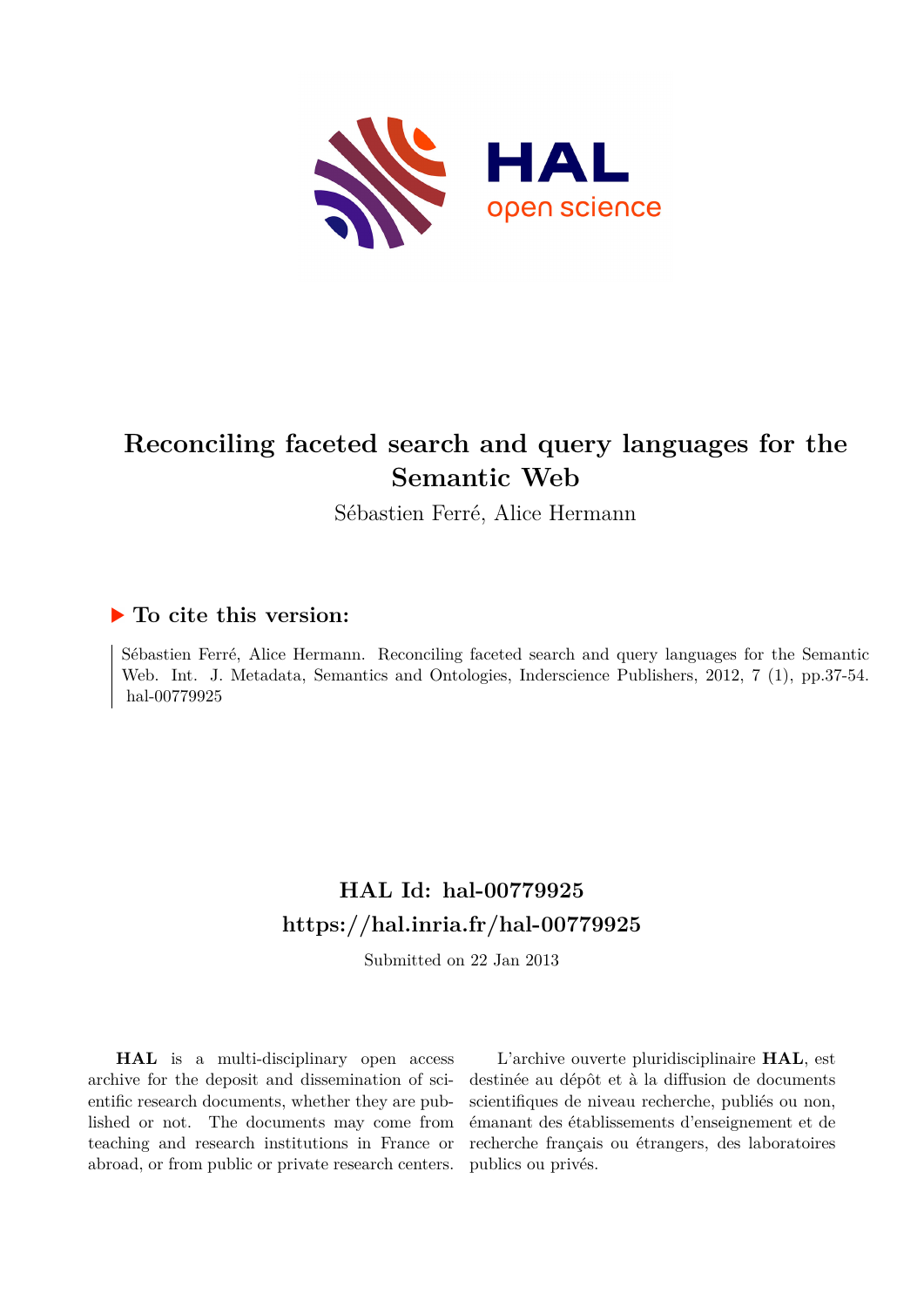# Reconciling Faceted Search and Query Languages for the Semantic Web

## S. Ferré

IRISA, University Rennes 1, 35042 Rennes, France Fax: +33 2 99 84 71 71 E-mail: ferre@irisa.fr \*Corresponding author

# A. Hermann

IRISA, INSA Rennes, 35043 Rennes, France Fax: +33 2 99 84 71 71 E-mail: Alice.Hermann@irisa.fr

Abstract Faceted search and querying are two well-known paradigms to search the Semantic Web. Querying languages, such as SPARQL, offer expressive means for searching RDF datasets, but they are difficult to use. Query assistants help users to write well-formed queries, but they do not prevent empty results. Faceted search supports exploratory search, i.e., guided navigation that returns rich feedbacks to users, and prevents them to fall in dead-ends (empty results). However, faceted search systems do not offer the same expressiveness as query languages. We introduce *Query-based Faceted Search* (QFS), the combination of an expressive query language and faceted search, to reconcile the two paradigms. We formalize the navigation of faceted search as a navigation graph, where navigation places are queries, and navigation links are query transformations. We prove that this navigation graph is *safe* (no dead-end), and *complete* (every query that is not a dead-end can be reached by navigation). In this paper, the LISQL query language generalizes existing semantic faceted search systems, and covers most features of SPARQL. A prototype, Sewelis, has been implemented, and a usability evaluation demonstrated that QFS retains the ease-of-use of faceted search, and enables users to build complex queries with little training.

Keywords: semantic web; faceted search; query language; exploratory search; navigation; expressiveness.

Reference to this paper should be made as follows: Ferré, S. and Hermann, A. (2012) 'Combining Faceted Search and Query Languages for the Semantic Web', *Int. J. Metadata, Semantics, and Ontologies*, Vol. ?, Nos. ?/?, pp.???–???.

Biographical notes: S. Ferré is an assistant professor at the University of Rennes 1, France, and a member of the LIS research team in the IRISA laboratory. He holds a PhD in Computer Science from the University of Rennes 1, and has also been an assistant researcher at the University of Wales, Aberystwyth. He works on Logical Information Systems (LIS), and has published papers about formal concept analysis, logics for knowledge representation and reasoning, information retrieval and exploration, and data-mining. His application domains are personal information management, geographical information systems, and software engineering.

A. Hermann is a PhD student at INSA Rennes, and a member of the LIS research team in the IRISA laboratory. Her PhD subject is to adapt and extend Logical Information Systems (LIS) to the Semantic Web, both for data exploration and data creation.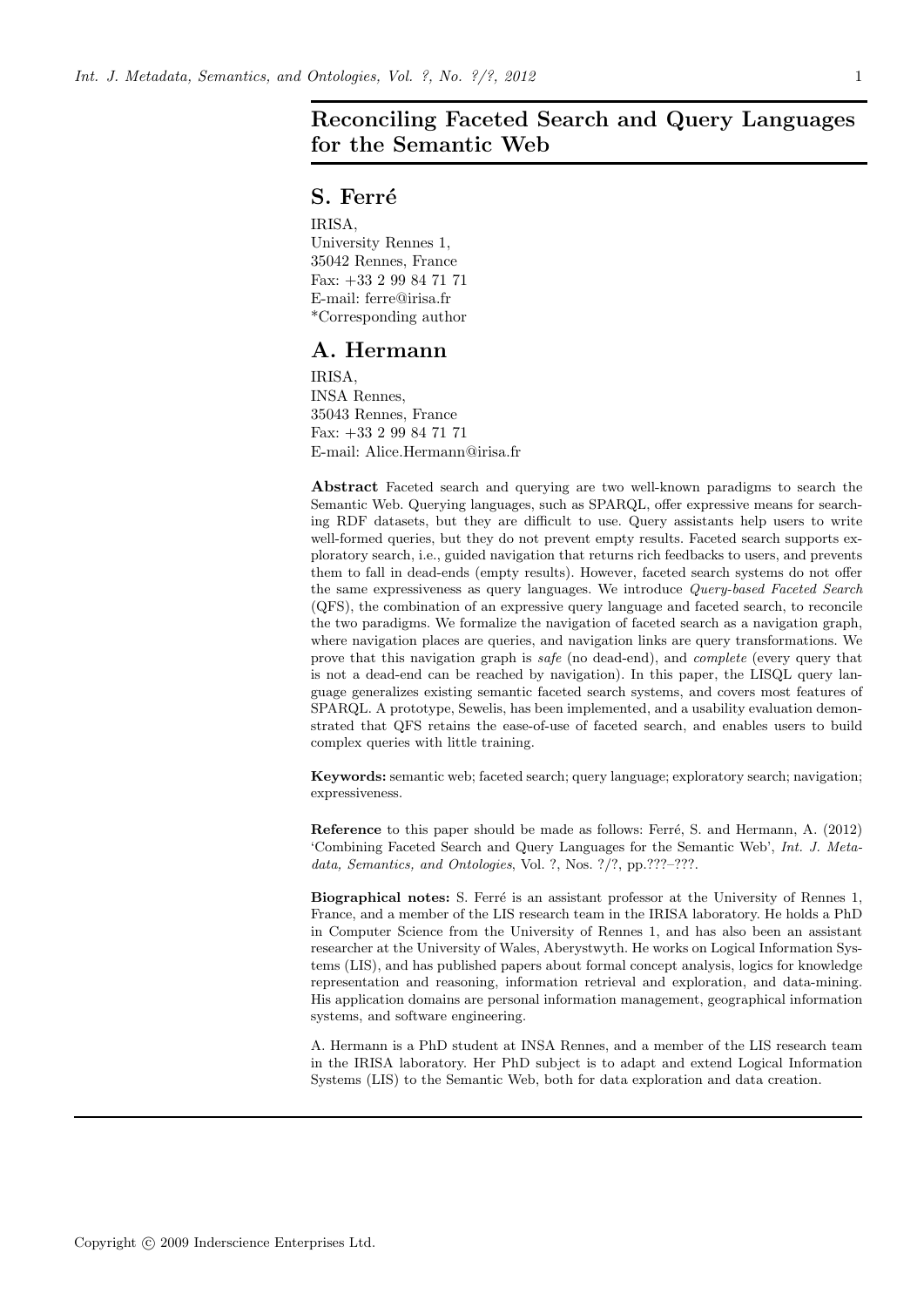### 1 Introduction

A key issue of the Semantic Web is to provide an easy and effective access to them, not only to specialists, but also to casual users. The challenge is not only to allow users to retrieve particular resources (e.g., flights), but to support them in the exploration of a knowledge base (e.g., which are the destinations? Which are the most frequent flights? With which companies and at which price?). We call the first mode *retrieval search*, and the second mode exploratory search, following Marchionini (2006). Exploratory search is often associated to faceted search (Hearst et al. 2002, Sacco & Tzitzikas 2009), but it is also at the core of Logical Information Systems (LIS) (Ferré & Ridoux 2000, Ferré 2009), and Dynamic Taxonomies (Sacco 2000). Exploratory search allows users to find information without a priori knowledge about either the data or its schema. Faceted search works by suggesting restrictions, i.e., selectors for subsets of the current selection of items. Restrictions are organized into facets, and only those that share items with the current selection are suggested. This has the advantage to provide guided navigation, and to prevent dead-ends, i.e., empty selections. Therefore, faceted search is *easy-to-use* and *safe*: *easy-to-use* because users only have to choose among the suggested restrictions, and safe because, whatever the choice made by users, the resulting selection is not empty. The selections that can be reached by navigation correspond to queries that are generally limited to conjunctions of restrictions, possibly with negation and disjunction on values. This is far from the expressiveness of query languages for the semantic web, such as SPARQL<sup>1</sup>. There are semantic faceted search systems that extend the expressiveness of reachable queries, but still to a small fragment of SPARQL (e.g., SlashFacet (Hildebrand et al. 2006), BrowseRDF (Oren et al. 2006), SOR (Lu et al. 2007), gFacet (Heim et al. 2010), VisiNav (Harth 2010)). For instance, none of them allows for cycles in graph patterns, unions of complex graph patterns, or negations of complex graph patterns.

Languages for querying the semantic web, such as SPARQL (Angles & Gutierrez 2008), OWL-QL (Fikes et al. 2004), or SPARQL-DL (Sirin & Parsia 2007), are quite expressive but are difficult to use, even for specialists. Users are asked to fill an empty field (problem of the writer's block), and nothing prevents them to write a query that has no answer (dead-end). Even if users have a perfect knowledge of the syntax and semantics of the query language, they may be ignorant about the data schema, i.e., the ontology. If they also master the ontology or if they use a graphical query editor (e.g., SemanticCrystal (Kaufmann & Bernstein 2010), the SCRIBO Graphical Editor<sup>2</sup>) or an auto-completion system (e.g., Ginseng (Kaufmann & Bernstein 2010)) or keyword query translation (e.g., Hermes (Tran et al. 2009)), the query will be syntactically correct and semantically consistent w.r.t. the ontology but it can still produce no answer.

The contribution of this paper, Query-based Faceted Search (QFS), is to define a semantic search that is  $(1)$ easy to use, (2) safe, and (3) expressive. Ease-of-use and safeness are retained from existing faceted search systems by keeping their general principles, as well as the visual aspect of their interface. Expressiveness is obtained by representing the current selection by a query rather than by a set of items, and by representing navigation links by query transformations rather than by set operations (e.g., intersection, crossing). In this way, the expressiveness of faceted search is determined by the expressiveness of the query language, rather than by the combinatorics of user interface controls. In this paper, the query language, named LISQL, generalizes existing semantic faceted search systems, and covers most features of SPARQL. The use of queries for representing selections in faceted search has other benefits than navigation expressiveness. The current query is an intensional description of the current selection that complements its extensional description (list of items). It informs users in a precise and concise way about their exact position in the navigation space. It can easily be copied and pasted, stored and retrieved later. Finally, it allows expert users to modify the query by hand at any stage of the navigation process, without loosing the ability to proceed by navigation.

The paper is organized as follows. Section 2 gives preliminaries about the Semantic Web and Faceted Search. Section 3 discusses the limits of set-based faceted search by formalizing the navigation from selection to selection. Section 4 introduces LISQL queries and their transformations. In Section 5, navigation with QFS is formalized and proved to be safe and complete w.r.t. LISQL, as well as efficient. Section 6 provides details about our prototype implementation Sewelis. Section 7 reports about a user study that demonstrates the usability of our approach. Our approach is also compared in Section 8 to other works in faceted search and query languages for the Semantic Web. Finally, Section 9 concludes.

#### 2 Preliminaries

#### 2.1 Semantic Web

The Semantic Web (SW) is founded on several representation languages, such as RDF, RDFS, and OWL, which provide increasing inference capabilities (Hitzler et al. 2009). The two basic units of these languages are resources and triples. A resource can be either a URI (Uniform Resource Identifier), a literal (e.g., a string, a number, a date), or a *blank node*, i.e., an anonymous resource. A URI is the absolute name of a *resource*, i.e., an entity, and plays the same role as a URL w.r.t. web pages. Like URLs, a URI can be a long and cumbersome string (e.g., http://www.w3.org/1999/02/22rdfsyntaxns#type), so that it is often denoted by a qualified name (e.g., rdf:type). We assume pairwise disjoint infinite sets of URIs  $(U)$ , blank nodes  $(B)$ , and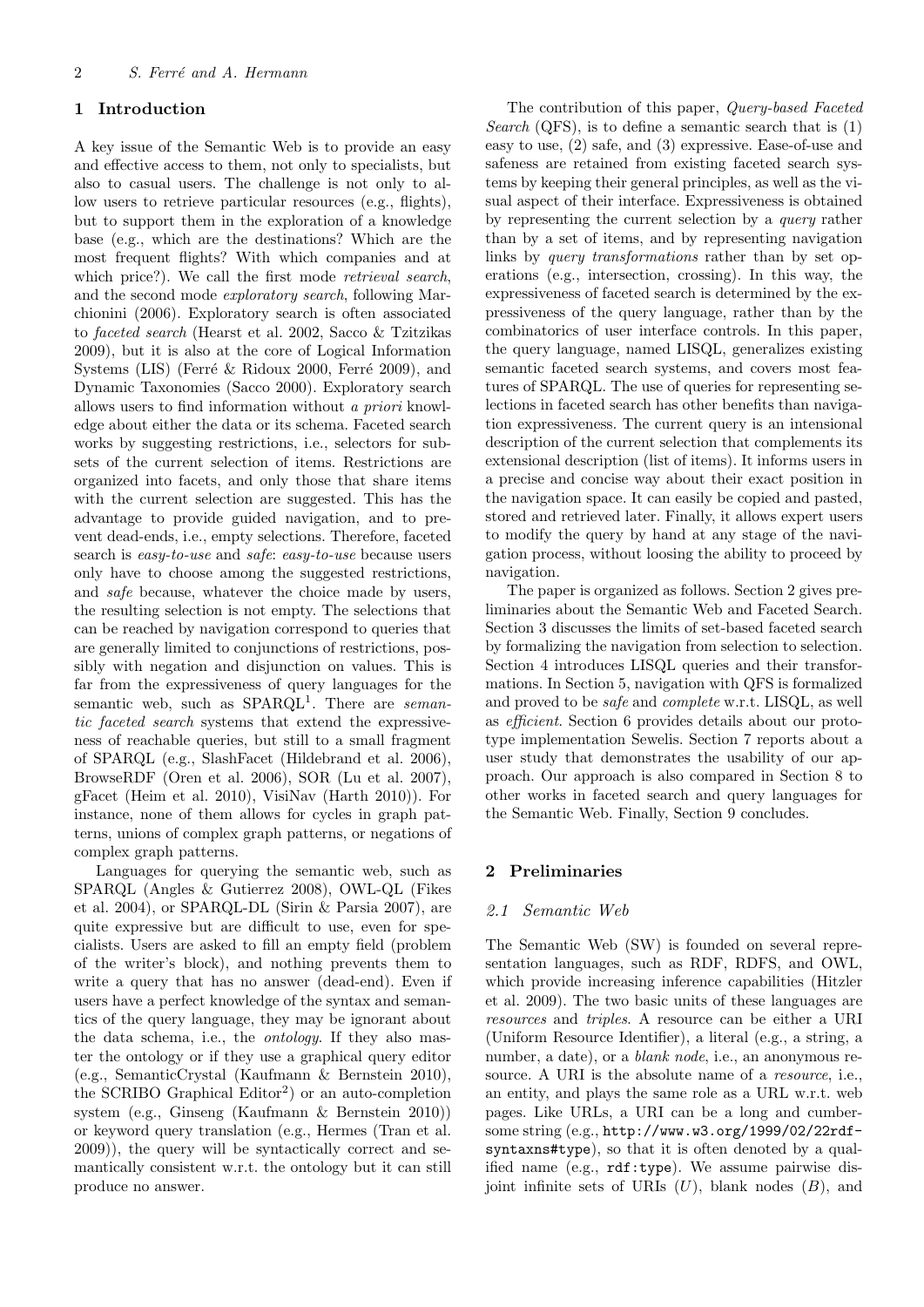literals  $(L)$ . The set of *resources* is then defined as  $R = U \cup B \cup L.$ 

A triple  $(s, p, o)$  is made of 3 resources, and can be read as a simple sentence, where  $s$  is the subject,  $p$  is the verb (called the predicate), and  $\sigma$  is the object. For instance, the triple (ex:Bob,rdf:type,ex:man) says that "Bob has type man", or simply "Bob is a man". Here, the resource ex:man is used as a class, and rdf:type is used as a property, i.e., a binary relation. The triple (ex:Bob,ex:friend,ex:Alice) says that "Bob has friend Alice", where ex:friend is another property. The triple (ex:man,rdfs:subClassOf,ex:person) says that "man is subsumed by person", or simply "every man is a person". The set of all triples of a knowledge base forms a RDF graph.

Definition 2.1: An RDF graph is defined as a set of triples  $(s, p, o) \in (U \cup B) \times U \times (U \cup B \cup L)$ , where s is the subject, p is the predicate, and o is the object.

A vocabulary is a set of resources having a meaning defined by convention. RDF(S) is a vocabulary used to represent the membership to a class (rdf:type), subsumption between classes (rdfs:subClassOf), subsumption between properties (rdfs:subPropertyOf), the domain (rdfs:domain) and range (rdfs:range) of properties, the meta-class of classes (rdfs:Class), the meta-class of properties (rdf:Property), etc. OWL introduces additional vocabulary to represent complex classes and properties: e.g., restrictions on properties, intersection of classes, inverse properties. The variant OWL-DL is the counterpart of Description Logics (DL) (Baader et al. 2003), where resources are individuals, classes are concepts, and properties are roles. A RDF graph that uses the OWL vocabulary to define classes and properties is generally called an ontology. Each vocabulary comes with a semantics, and the richer the vocabulary is, the more expressive and the more complex inference is.

Vocabulary for genealogy. For illustration purposes, we consider RDF graphs about genealogical data. To this purpose, we introduce a custom vocabulary for genealogy. The URIs of this domain are associated to a namespace (gen:). This prefix is omitted if there is no ambiguity. Resources can be persons, events, places or literals such as names or dates. Persons belong either to the class of men or to the class of women, may have a firstname, a lastname, a sex, a father, a mother, a spouse, a birth, and a death. A birth or a death is an event that may have a date and a place. Places can be described as parts of larger places. The classes of men and women are declared as subclasses of the class of persons. Properties father and mother are declared as subproperties of property parent. The transitive closure of property parent is obtained by defining property ancestor as transitive, and a super-property of parent. For illustration purposes, we use genealogical datasets converted from GED



Figure 1 A graphical representation of a graph pattern.

files<sup>3</sup>. In particular, we use a small dataset about the ascendancy of George Washington, which we also used in our user evaluation, reported in Section 7. This dataset has about 400 resources, including 79 persons, and about 4000 triples.

Query languages provide on semantic web knowledge bases the same service as SQL on relational databases. They generally assume that implicit triples have been inferred and added to the base. The most well-known query language, SPARQL, reuses the SELECT FROM WHERE syntax of SQL queries, using graph patterns in the WHERE clause. For instance, pairs of siblings can be retrieved by the following query:

```
SELECT DISTINCT ?x ?y FROM <mygen.rdf>
WHERE { ?x gen:mother ?m. ?x gen:father ?f.
        ?y gen:mother ?m. ?y gen:father ?f.
        FILTER ?x := ?y }
```
Figure 1 shows a graphical representation of the graph pattern of this query, where arrows represent triples oriented from the subject to the object. The query reads "two persons ?x and ?y are siblings if they share a same mother and a same father, and are different". The FILTER condition is necessary because nothing prevents two variables to bind to a same resource. SPARQL provides a number of relational algebra operators to combine basic graph patterns: join, set union (UNION), left join (OPTIONAL), named graphs (GRAPH), and filtering by various constraints (FILTER). SPARQL 1.1 extends its expressiveness with set difference (MINUS), negation (NOT EXISTS), subqueries, aggregations, and expressions.

#### 2.2 Faceted Search

Faceted Search (Hearst et al. 2002, Sacco & Tzitzikas 2009) covers a family of user interfaces for browsing a collection of items. It is becoming a de facto standard in e-commerce websites, and its scope of application is wide (see Chap. 9 in (Sacco & Tzitzikas 2009)). It is suitable for retrieval search, i.e., the quick retrieval of an item already known to the user. It is also suitable for exploratory search (Marchionini 2006), i.e., the discovery of the objects that best suits the needs of the user, who has no prior knowledge of the item collection. An example of the later is when users want to buy a new camera. They do not know which models exist and what their features are, but they have constraints and preferences such as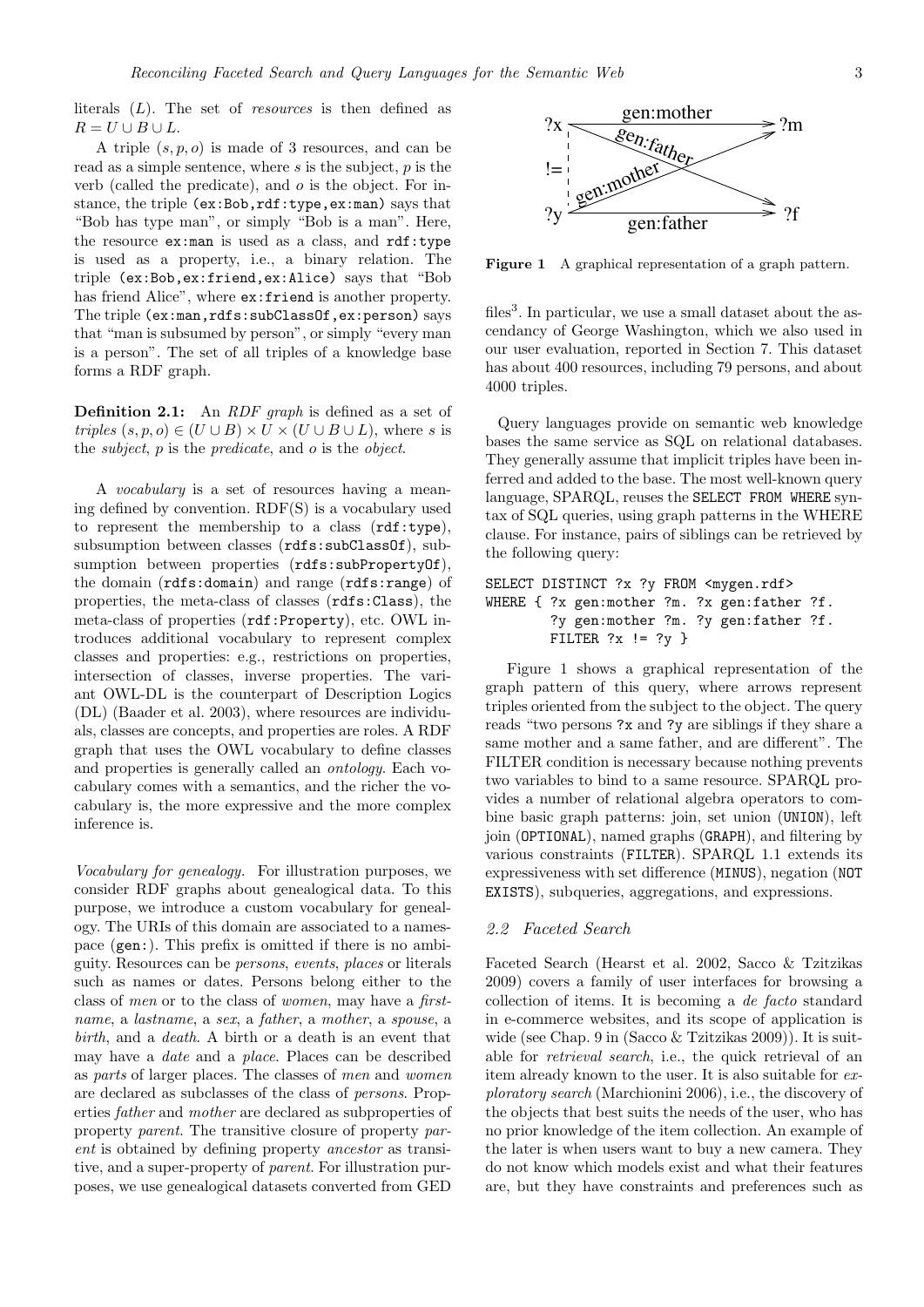low cost, high resolution, or brand. Faceted search systems guide users through the item collection, and give them the feeling to have considered all the possibilities. At each navigation step, users only have to make a choice among a set of alternatives that are suggested by the system.

The data model underlying faceted search is simple. Each item is described along a set of *facets*, or dimensions. Each facet has a range of values. Therefore, each item is described by a set of pairs facet-value, which we call *features*. Conversely, each feature  $f$  has a set of items, noted  $items(f)$ . A facet is not necessarily defined on all items. At any navigation step, the current selection is defined as a set of items S. The initial selection  $S_0$  is generally the whole item collection. From the current selection S, a set of restrictions are computed and displayed to the user. A restriction is a feature f that matches at least one item of the current selection, i.e., the intersection between S and the set of items  $items(f)$ is not empty  $(S \cap items(f) \neq \emptyset)$ . Each restriction is generally accompanied by the number of items it matches  $(\|S \cap items(f)\|)$ . Restrictions are organized by facets, and for the sake of conciseness, most facets are initially collapsed, and expanded on demand. On the one hand, restrictions provide a summary of the current selection. On the other hand, each restriction is a selector for a subset of the selection. The summary plays a crucial role in exploratory search because for each facet it shows only and all of the relevant values for the current selection. This allows for the informed choice of a restriction: e.g., the lowest price or the highest resolution that is available given previous selected restrictions.

Exploration in faceted search is based on set operations between selections and restrictions. At each navigation step, a new selection is derived by applying a set operation between the current selection S and a restriction  $f$  chosen by the user. Typically, the set operation is intersection, i.e.  $S := S \cap items(f)$ . Extensions of faceted search may allow for the exclusion of a restriction  $(S := S \setminus items(f))$ , or the union with a restriction  $(S := S \cup items(f))$ . After a navigation step, a new set of restrictions is displayed to reflect the new selection. The list of chosen restrictions is generally displayed, and any of them can be removed by users, leading to a larger selection. This is useful to relax a constraint, for example in order to get more items and restrictions. The list of chosen restrictions can be seen as a query, which, in general, is limited to a conjunction of features, while restricted forms of negation and disjunction are sometimes available.

Dynamic Taxonomies (DT) (Sacco 2000, 2006, Sacco & Tzitzikas 2009) are a model of faceted search, where a multidimensional taxonomy is used instead of facets and values. In fact, facets and values form a two-level taxonomy, with facets at the first level, and values at the second level. Using taxonomies of arbitrary depth allows for features at different granularity levels. For instance, a facet of date can be used at the levels of days, weeks, months, years, etc. Weeks and months can be combined

because taxonomies need not be trees but can be directed acyclic graphs. Features are called concepts, and the generalization ordering between features is called subsumption. Taxonomies are multidimensional, in that several features, even under a same facet, can be attached to a same item. This is useful with a facet of topics as a same item can match several topics. The term "dynamic taxonomy" stands for the fact that the summary is now a subset of the taxonomy, which dynamically adapts to the selection.

Logical Information Systems (LIS) (Ferré  $\&$  Ridoux  $2000, 2004,$  Ferré  $2009)$  are another model of faceted search that has been developed in our team since 1999, on the basis of Formal Concept Analysis (Ganter & Wille 1999) and logic-based information retrieval (van Rijsbergen 1986). For what concerns us here, logical information systems can be defined as an extension of dynamic taxonomies, where features are the formulas of an ad-hoc logic, and subsumption is defined by logical inference rather than explicitly (Ferré & Ridoux 2007). Using logics enhances the expressiveness of features and queries, as well as the design and engineering of complex taxonomies (see Chapter 8 in (Sacco & Tzitzikas 2009)). In LIS, the selection is defined as the set of answers, called extension, of the query, and changes of the selection are done through changes to the query. In addition to navigation, LIS provide direct querying for expert users, and query-by-examples to find items similar to a given set of examples.

## 3 Limits of Set-based Faceted Search for the Semantic Web

The notions of faceted search can be transposed to the Semantic Web. Items and values are resources (URIs or literals), and facets are properties. The association between an item and a facet-value is a triple, where the subject is the item, the predicate is the facet, and the object is the value. Because of the relational nature of semantic data, new kinds of features and set operations have been introduced in *semantic faceted search* (e.g., /facet (Hildebrand et al. 2006), BrowseRDF (Oren et al. 2006), SOR (Lu et al. 2007), gFacet (Heim et al. 2010), VisiNav (Harth 2010)). In addition to facet-value pairs, a feature can be the name of a resource, a class as a type, the domain of a property, or the range of a property (e.g., BrowseRDF). Table 1 defines the syntax and semantics (set of items) of the various kinds of features, where  $r$  denotes any RDF resource (URI or literal),  $c$ denotes a RDFS class, p denotes a RDF property, and  $S_0$  denotes the set of all items (possibly all resources of a RDF dataset). In semantic expressions, we use the following definitions of set-based operations involving a property  $p$  and a RDF graph  $G$ :

$$
p(., S) := \{ i \in S_0 \mid \exists j \in S : (i, p, j) \in G \}
$$
  

$$
p(S, .) := \{ j \in S_0 \mid \exists i \in S : (i, p, j) \in G \}
$$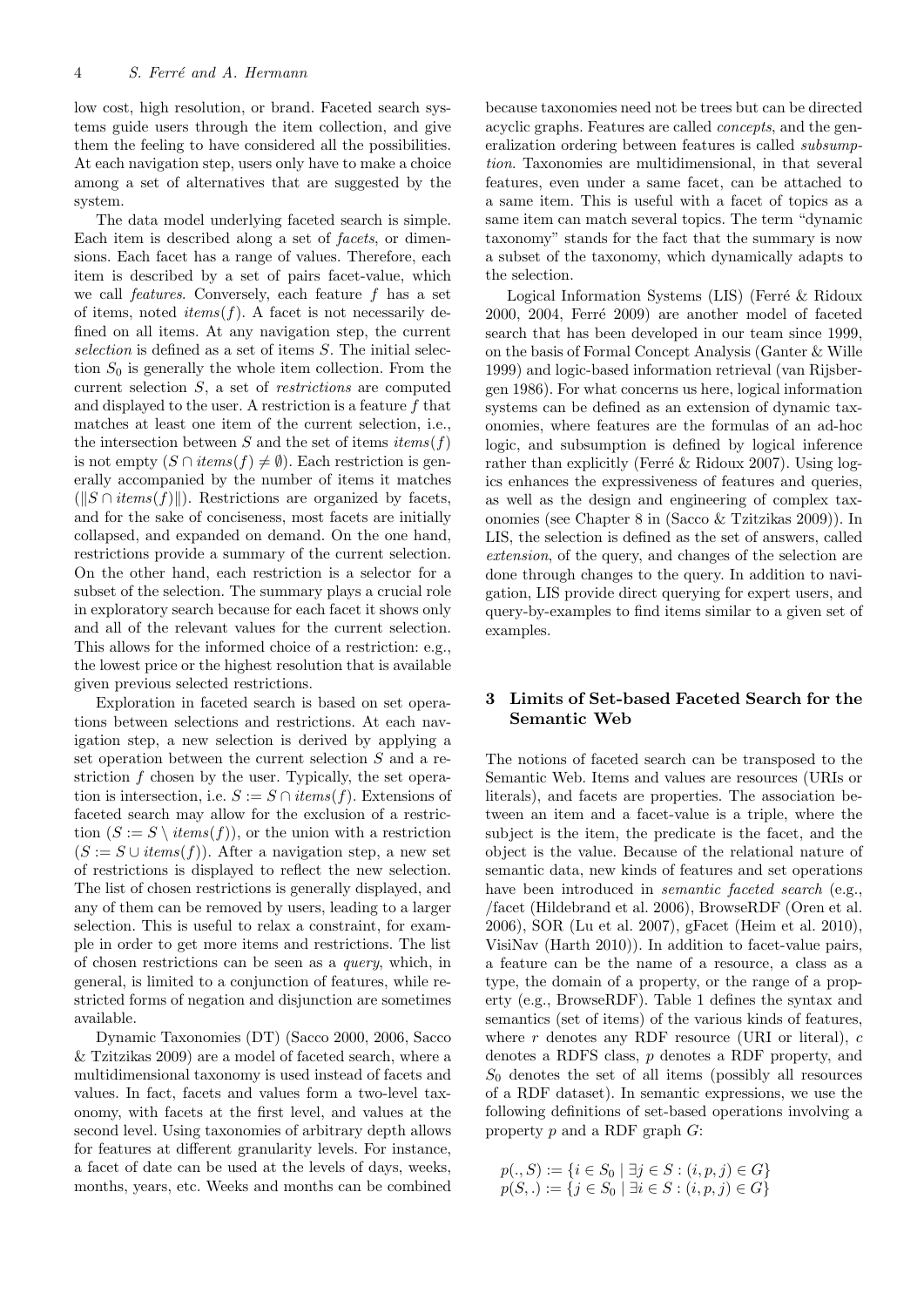| feature             | syntax     | semantics             | examples                              |
|---------------------|------------|-----------------------|---------------------------------------|
|                     |            | items(f)              |                                       |
| name                |            | $\{r\}$               | <johnsmith>, "John", 2011</johnsmith> |
| type                | ac         | rdf:type $(., \{c\})$ | a person                              |
| facet-value         | p : r      | $p(., \{r\})$         | year : 2011                           |
| inverse facet-value | $p$ of $r$ | $p({r},.)$            | mother of <johnsmith></johnsmith>     |
| domain              | $p$ : ?    | $p(., S_0)$           | year: ?                               |
| range               | $p$ of ?   | $p(S_0,.)$            | mother of ?                           |

Table 1 Syntax, semantics, and examples of the various kinds of features.

Those operations can be used in addition to intersection, union, and exclusion (e.g., /facet, SOR, gFacet, Visi-Nav). The operation  $p(S,.)$  is crossing forward p from the selection S, while the operation  $p(., S)$  is crossing backwards. For example, starting from a set  $S$  of persons,  $gen:$  lastname $(S,.)$  returns their lastnames, while starting from a set of lastnames,  $gen:lastname(., S)$  returns the set of persons having one of those lastnames. Table 2 defines the various kinds of operations that can be used to navigate from one selection to another. Crossings apply to domain and range restrictions, while other operations apply to arbitrary restrictions. In order to better expose the limits of set-based faceted search, we introduce in the table a syntax for those operations, where  $S$ denotes the current selection.

| operation          | syntax          | semantics              |
|--------------------|-----------------|------------------------|
| reset              |                 | $S_0$                  |
| intersection       | $S$ and $f$     | $S \cap items(f)$      |
| exclusion          | $S$ and not $f$ | $S \setminus items(f)$ |
| union              | $S$ or $f$      | $S \cup items(f)$      |
| crossing backwards | p : S           | p(.,S)                 |
| crossing forwards  | of $S$          |                        |

Table 2 Syntax and semantics of the various kinds of set-based operations.

The syntactic form of selections in Table 2 implicitly defines the language of queries  $(q)$  that can be reached by set-based faceted search:

$$
q \rightarrow ? \mid q \text{ and } f \mid q \text{ and not } f \mid q \text{ or } f \mid
$$
  

$$
p : q \mid p \text{ of } q
$$

This grammar already defines a rich language of accessible queries, but it has strong limits in terms of flexibility and expressiveness. This can be seen at first sight by the fact that the right-hand side of intersection, difference, and union are restricted to features, instead of arbitrary queries. This linearly recursive definition of queries comes from the linear navigation of set-based faceted search. The consequence of this linearity is that not all combinations of intersection, union, and crossings are reachable, which is counter-intuitive and limiting for end users. For example, the following kinds of selections are not reachable, where the  $R_i$  represent the set of items of some features:

• unions of complex selections, e.g.,  $(R_1 \cap R_2) \cup$  $(R_3 \cap R_4);$ 

• or intersections of crossings from complex selections, e.g.,  $p_1(., R_1 \cap R_2) \cap p_2(., R_3 \cap R_4)$ .

Note that a selection  $S_1 \cap p(., S_2)$  cannot in general be obtained by first navigating to  $S_1$ , then crossing forwards  $p$ , navigating to  $S_2$ , and finally crossing backwards p, because it is not equivalent to  $p(.,p(S_1,.) \cap S_2)$ unless p is inverse functional.

Existing approaches to semantic faceted search often have additional limitations, which are sometimes hidden behind a lack of formalization. In some systems (e.g., BrowseRDF, gFacet), a same facet (a property) cannot be used several times, which is fine for functional properties but not for relations such as "child":  $p : (f_1 \text{ and } f_2)$  is reachable but not  $(p : f_1)$  and  $(p : f_2)$ . In other systems (e.g., /facet), a property whose domain and range are the same cannot be used as a facet, which includes all family and friend relationships for instance.

#### 4 Expressive Queries and their Transformations

The contribution of our approach, Query-based Faceted Search (QFS), is to significantly improve the expressiveness of faceted search, while retaining its properties of safeness (no dead-end), and ease-of-use. The key idea is to define navigation links at the syntactic level as query transformations, rather than at the semantic level as set operations. Indeed, the syntactic expression of a query retains more information than its semantics (a set of items) because a query has a single set of items, but a set of items can be the semantics of many different queries. The navigation from selection to selection, as well as the computation of restrictions related to the current selection, are retained because a set of items of the current query can be computed at any time.

In Section 4.1, we first define the syntax and semantics of LISQL (LIS Query Language). LISQL generalizes in a natural way the query language behind set-based faceted search (see Section 3), by allowing for the free combination of features, intersection, difference, union, and crossings. We then define in Section 4.2 a set of query transformations so that every LISQL query can be reached in a finite sequence of such transformations. This is in contrast with previous contributions in faceted search that introduce new selection transformations, and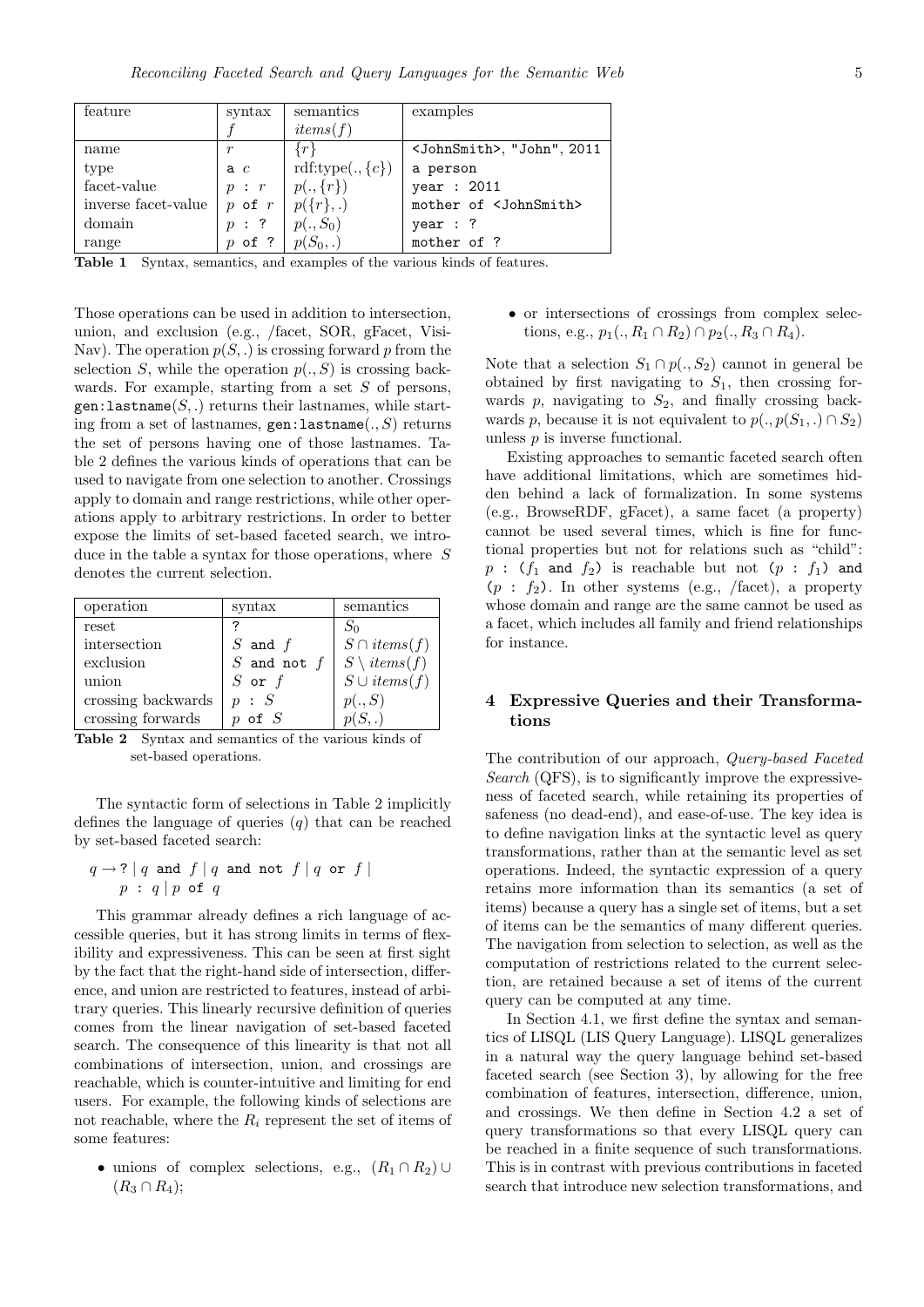leave the query language implicit. We think that making the language of reachable queries explicit is important for reasoning on and comparing different faceted search systems. In Section 4.3, we give a translation from LISQL to SPARQL, the reference query language of the Semantic Web. This provides both a way to compute the answers of queries with existing tools, and a way to evaluate the level of expressiveness achieved by LISQL.

## 4.1 The LIS Query Language (LISQL)

| query              | syntax           | semantics             |
|--------------------|------------------|-----------------------|
|                    | $\boldsymbol{q}$ | items(q)              |
| name               | r                | $\{r$                 |
| type               | a $c$            | rdf:type $(., \{c\})$ |
| all                | ?                | $S_0$                 |
| crossing backwards | $p: q_1$         | $p(., S_1)$           |
| crossing forwards  | $p$ of $q_1$     | $p(S_1,.)$            |
| complement         | not $q_1$        | $S_0 \setminus S_1$   |
| intersection       | $q_1$ and $q_2$  | $S_1 \cap S_2$        |
| union              | or $q_2$         | $S_1\cup S_2$         |

Table 3 Syntax and semantics of LISQL queries.

LISQL is obtained by merging the syntactic categories of features and queries in the grammar of Section 3, so that every query can be used in place of a feature.

Definition 4.1: The syntax and semantics of the LISQL constructs is defined in Table 3, where  $r$  is a resource,  $c$  is a class,  $p$  is a property,  $S_0$  is the set of all items, and  $q_1, q_2$  are LISQL queries s.t.  $S_1 = items(q_1)$ and  $S_2 = items(q_2)$ .

The definition of LISQL allows for the arbitrary combination of intersection, union, complement, and crossings. In order to further improve the expressiveness of LISQL from tree patterns to graph patterns, we add variables (e.g., ?X) as an additional construct. Variables serve as co-references between distant parts of the query, and allows for the expression of cycles. For example, the query that selects people who are an employee of their own father can be expressed as a person and father : ?X and employee of ?X, or alternately as a person and ?X and employee of father of ?X. The semantics of queries with variables is given with the translation to SPARQL in Section 4.3, because it cannot be defined inductively, like in Table 3.

Syntactic constructs are given in increasing priority order (see Table 3), and brackets or indentation are used in concrete syntax for disambiguation. The most general query ? is a neutral element for intersection, and an absorbing element for union. In the following, we use the example query  $q_{ex} = a$  person and birth : (year : (1601 or 1649) and place : (?X and part of England)) and father : birth : place : not ?X, which uses all constructs of LISQL, and selects the set of "persons born in 1601 or 1649 at some place in England, and whose father is born at another place". The same LISQL query with indentation instead of brackets displays as follows (the and connectors are omitted).

```
a person
birth :
   year :
      1601 or 1649
   place :
      ?X
      part of England
father : birth : place : not ?X
```
This notation better renders the structure of the query, and is therefore used in our prototype Sewelis (see Section 6).

#### 4.2 Query Transformations

We have generalized the query language by allowing complex queries in place of features: e.g.,  $q_1$  and  $q_2$  instead of q and f. However, because the number of suggested restrictions in faceted search must be finite, it is not possible to suggest arbitrarily complex queries as restrictions. More precisely, the vocabulary of features must be finite. In QFS, we retain the same set of features as in Section 3 (i.e., names, types, pairs facet-value, domain, and range), which is a finite subset of LISQL for any given dataset.

The key notion we introduce to reconcile this finite vocabulary and the reachability of arbitrary LISQL queries is the notion of focus in a query. This notion allows our approach to escape the linearity of set-based navigation, and therefore to reach queries with arbitrary syntax trees.

**Definition 4.2:** A *focus* of a LISQL query  $q$  is a node of the syntax tree of  $q$ , or equivalently, a subquery of  $q$ . The set of foci of q is noted  $\Phi(q)$ ; the root focus corresponds to the root of the syntax tree, and represents the whole query. The subquery at focus  $\phi \in \Phi(q)$  is noted  $q[\phi]$ .

In the following, when it is necessary to refer to a focus in a query, the corresponding subquery is underlined with the focus name as a subscript, like in mother of  $?_{\phi}$ . Foci are used in QFS to specify on which subquery a query transformation should be applied. For example, the query  $(f_1$  and  $f_2$ ) or  $(f_3$  and  $f_4$ ) can be reached from the query  $(f_1 \text{ and } f_2)$  or  $f_3$  by applying intersection with restriction  $f_4$  to the subquery  $f_3$ , instead of to the whole query. Similarly, the query  $p_1$ :  $(f_1$  and  $f_2)$  and  $p_2$ :  $(f_3$  and  $f_4)$  can be reached by applying the intersection with restriction  $f_4$  to the subquery  $f_3$ . This removes the problem of unreachable selections in set-based faceted search presented in Section 3.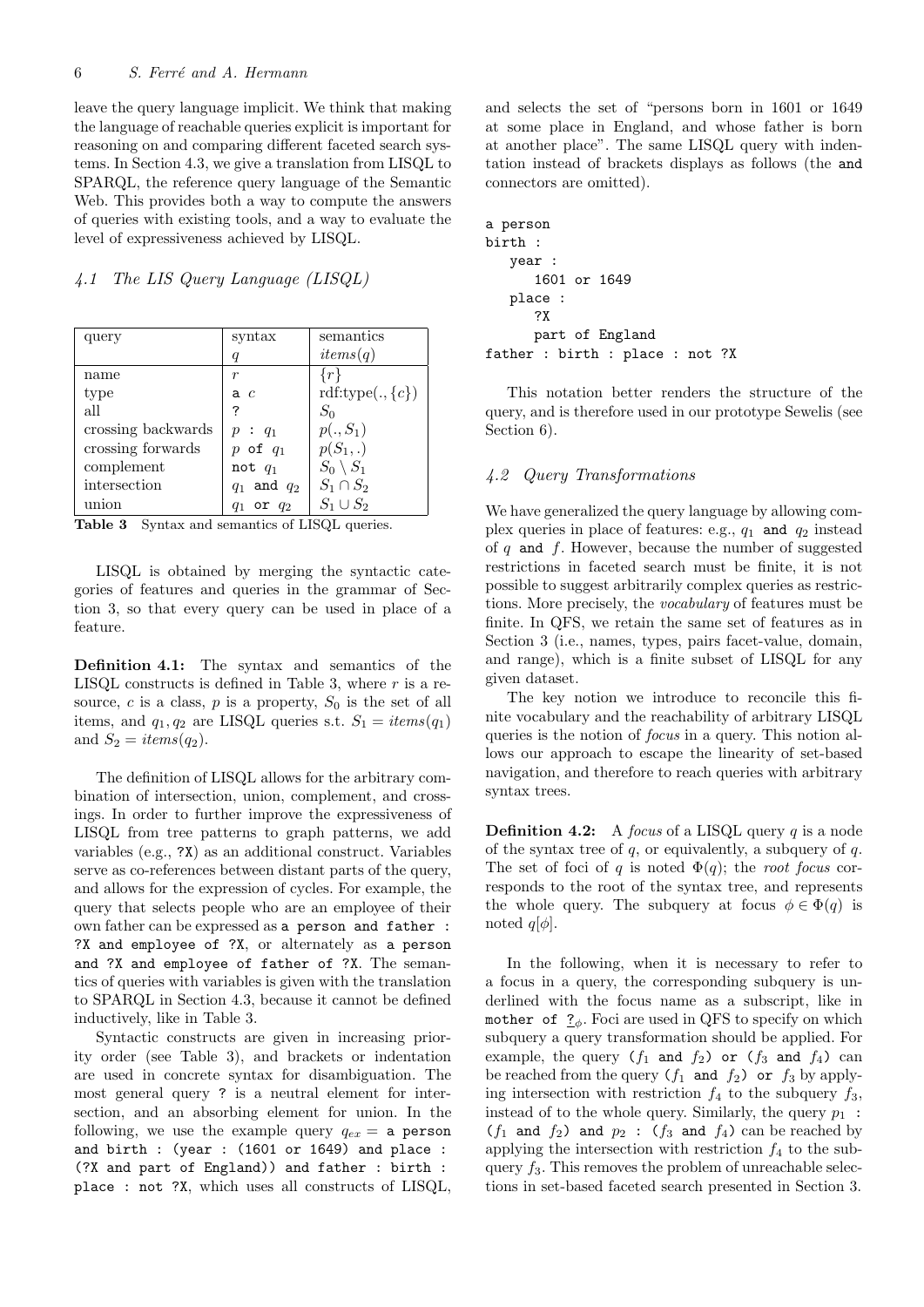Definition 4.3: A query transformation transforms a query q into the query  $q[\phi := q_1]$  by replacing the subquery at focus  $\phi \in \Phi(q)$  by another query  $q_1$ . One note  $q[t_1] \dots [t_n]$  if several transformations are successively applied. The also define the following abbreviations for common query transformations:

$$
\begin{array}{lll} [\phi \text{ and } q_1] &= [\phi := q[\phi] \text{ and } q_1] \\ [\phi \text{ and not } q_1] &= [\phi := q[\phi] \text{ and not } q_1] \\ [\phi \text{ or } q_1] &= [\phi := q[\phi] \text{ or } q_1] \end{array}
$$

We show in the following equations how the intersection  $q[\phi]$  and  $\delta$  with any LISQL query  $\delta$  that is not a feature can be recursively decomposed into a finite sequence of intersections with features, and exclusions or unions with the most general query ?.

| $\delta$                | $q \phi \text{ and } \delta $                                                                          |
|-------------------------|--------------------------------------------------------------------------------------------------------|
| $\overline{\mathbf{z}}$ |                                                                                                        |
| $p: q_1$                | $q[\phi \text{ and } p : \underline{?}_{\phi_1}][\phi_1 \text{ and } q_1]$                             |
| $p$ of $q_1$            | $ q \phi$ and p of $?_{\phi_1}$   $ \phi_1$ and $q_1$                                                  |
| not $q_1$               | $q[\phi]$ and not $?_{\phi_1}][\phi_1$ and $q_1]$                                                      |
| $q_1$ and $q_2$         | $q[\phi]$ and $q_{1\phi_1}][\phi_1$ and $q_2]$                                                         |
| $q_1$ or $q_2$          | $q[\phi \text{ and } q_{1\phi_1}][\phi_1 \text{ or } \underline{?}_{\phi_2}][\phi_2 \text{ and } q_2]$ |

For example, the complex query  $q_{ex} = a$  person and birth : (year : (1601 or 1649) and place : (?X and part of England)) and father : birth : place : not ?X can be reached through the navigation path:

```
\frac{?}{\phi_0}[\phi_0 and a person]
 [\phi_0 and birth : \underline{?}_{\phi_1}][\phi_1 and year : \underline{1601}_{\phi_2}][\phi_2 or \underline{?}_{\phi_3}]\lbrack \phi_3 \rangle and 1649
 [\phi_1 and place : \underline{?}_{\phi_4}]\lbrack \phi_4 \text{ and } ?X \rbrack[\phi_4 and part of England
 [\phi_0 and father : \underline{?}_{\phi_5}][\phi_5 and birth : \underline{?}_{\phi_6}][\phi_6 and place : \underline{?}_{\phi_7}][\phi_7 and not \frac{?}{\phi_8}][\phi_8 \text{ and } ?X].
```
The classical facet-value features  $(p : r \text{ and } p \text{ of } r)$ appear to be redundant for navigation as their intersection can be decomposed, but they are still useful for visualization in a faceted search interface.

Sequences of query transformations are analogous to the use of graphical query editors, but the key difference is that a valid query, answers, and restrictions will be returned at each navigation step, providing feedback, understanding-at-a-glance, no dead-end, and all benefits of exploratory search. Despite the syntax-based definition of navigation steps, they have a clear semantic counterpart. Intersection is the same as in standard faceted search, only making it available on the different entities involved in the current query. In the above example, intersection is alternately applied to the person, his

birth, his birth's place, his father, etc. The set of relevant restrictions is obviously different at different foci. The union transformation introduces an alternative to some subquery (e.g., an alternative birth's year). The exclusion transformation introduces a set of exceptions to the subquery (e.g., excluding some father's birth's place). In Section 5, we precisely define which query transformations are suggested at each navigation step, and we prove that the resulting navigation graph is safe (no dead-end), and complete (every "safe" query is reachable).

#### 4.3 Translation to and Comparison with SPARQL

We propose a (naive) translation of LISQL queries to SPARQL queries. It involves the introduction of variables that are implicit in LISQL queries. This translation provides an alternative way to compute LISQL query answers, in addition to Table 3. As this translation applies to LISQL queries with co-reference variables, it becomes possible to compute their set of items.

**Definition 4.4:** The SPARQL translation of a LISQL query q is sparql(q) = SELECT DISTINCT ?x WHERE  $\{S_0(x) \text{ } GP(x,q) \}$ , where the graph pattern  $S_0(x)$  binds x to an element of the set of all items  $S_0$ , and the function  $GP$  inductively defines the graph pattern of  $q$  with variable x representing the root focus.

| GP(x, ?v)                  | $=S_0(v)$ FILTER (?x = ?v)                                               |
|----------------------------|--------------------------------------------------------------------------|
| GP(x, r)                   | $=$ FILTER $(?x = r)$                                                    |
| GP(x, a c)                 | $= ?x$ a c.                                                              |
| $GP(x, p : q_1)$           | $= ?x \ p \ ?y \qquad GP(y, q_1)$                                        |
|                            | where $y$ is a fresh variable                                            |
| $GP(x, p \text{ of } q_1)$ | $= ?y \, p \, ?x \, G P(y,q_1)$                                          |
|                            | where $y$ is a fresh variable                                            |
| GP(x,?)                    | $= \{ \}$                                                                |
|                            | $GP(x, \text{not } q_1)$ = NOT EXISTS { $GP(x, q_1)$ }                   |
|                            | $GP(x, q_1 \text{ and } q_2) = GP(x, q_1)$ $GP(x, q_2)$                  |
|                            | $GP(x, q_1 \text{ or } q_2) = \{ GP(x, q_1) \}$ UNION $\{ GP(x, q_2) \}$ |
|                            |                                                                          |

The graph pattern  $S_0(x)$  may depend on the application. By default, it is defined as  $(?x$  a rdfs:Resource.), and allows to select all kinds of resources, including classes, properties, and literals. The use of  $S_0(x)$  in graph patterns ensures that variables are bound in filters and negations.

We now discuss the translations of LISQL queries compared to SPARQL in general. They have only one variable in the SELECT clause because of the nature of faceted search, i.e., navigation from set to set. From SPARQL 1.0, LISQL misses the optional graph pattern, and the named graph pattern. Optional graph patterns are mostly useful when there are several variables in the SELECT clause. LISQL has the NOT EXISTS construct of SPARQL 1.1. If we look at the graph patterns generated for intersection and union, the two subpatterns necessarily share at least one variable, x. This is a restriction compared to SPARQL, but one that makes little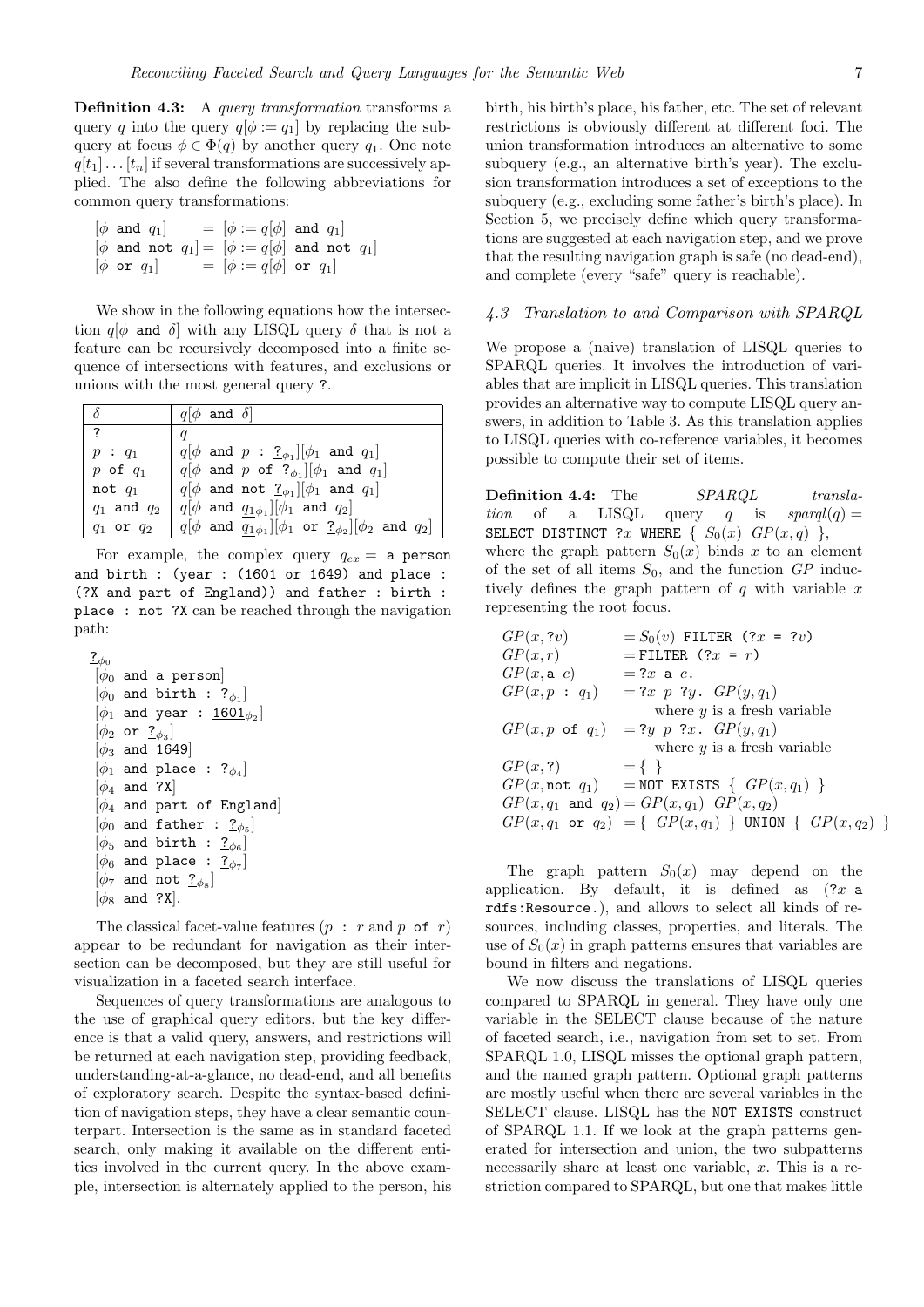difference in practice as disconnected graph patterns are hardly useful in practice.

The translation  $spanql(q_{ex})$  of the above example query  $q_{ex}$  = a person and birth : (year : (1601) or 1649) and place : (?X and part of England)) and father : birth : place : not ?X is the following.

```
SELECT DISTINCT ?x
WHERE {
   ?x1 a gen:person.
   ?x1 gen:birth ?x2.
      ?x2 gen:year ?x3.
         { FILTER (?x3 = 1601)}
         UNION { FILTER (?x3 = 1649) }
      ?x2 gen:place ?x4.
         ?X a rdfs: Resource.
            FILTER (?x4 = ?X)gen:England gen:part ?x4.
   ?x1 gen:father ?x5.
      ?x5 gen:birth ?x6.
         ?x6 gen:place ?x7.
            NOT EXISTS {
               ?X a rdfs:Resource.
                  FILTER (?x7 = ?X)}
```
This query can be manually improved as follows:

```
SELECT DISTINCT ?f
WHERE {
   ?p a gen:person.
   ?p gen:birth ?b.
      ?b gen:year ?y.
         FILTER (?y=1601 || ?y=1649).
      ?b gen:place ?X.
         gen:England gen:part ?X.
   ?p gen:father ?f.
      ?f gen:birth ?bf.
         ?bf gen:place ?pf.
            FILTER ('pf != ?X)}
```
This example shows that LISQL is more concise, and makes a minimal use of variables. It also replaces a number of logical and algebraic symbols (curly brackets, dot, UNION, FILTER,  $=$ ,  $!=$ ,  $\&$ ,  $\&$ ,  $\| \cdot \|$ , and  $\| \cdot \|$ ) by keywords for the 3 Boolean operators (and, or, not) plus brackets or indentation. The LISQL syntax follows the usual syntax for expressions (infix operators and brackets/indentation to fix priorities), and we think that this makes it easier to read and learn.

#### 5 A Safe and Complete Navigation Graph

In this section, we formally define the navigation space over a RDF dataset as a graph, where vertices are navigation places, and edges are navigation links. A navigation place is made of a query q and a focus  $\phi$  of this query. The focus determines the selection of items to be

displayed, and the set of restrictions for that selection. A navigation link is defined by a query transformation and, possibly, a focus change. We prove the safeness of navigation graphs in Section 5.1, and their completeness in Section 5.2. Finally, we discuss the efficiency of our approach relative to set-based faceted-search in Section 5.3. Before defining the navigation graph itself, we first define the set of items and the set of restrictions for some query q and some focus  $\phi \in \Phi(q)$ . The set of items is defined as the set of items of the query  $flip(q, \phi)$ , which is the reformulation of  $q$  from the point of view of the focus  $\phi$ . For example, the reformulation, called the *flip*, of the query a woman and mother of  $\frac{name}{name}$ : "John"<sub>φ</sub> is the query name : "John" and mother : a woman.

**Definition 5.1:** The flip of a query q at a focus  $\phi \in$  $\Phi(q)$  is defined as  $flip(q, \phi) = flip'(q, \phi, ?)$ . The function  $flip'$  inductively deconstructs the query  $q$  until reaching the focus  $\phi$ , and uses the additional (third) argument  $k$  as an accumulator for the resulting flipped query. In the following equations, the subquery that contains focus  $\phi$  is underline.

 $flip'(p : q_1, \phi, k) = flip'$  $\eta=f\hskip-1.6pt\hskip-.7pt d\hskip-1.6pt\eta\,f(q_1,\phi,p$  of  $k)$  $f\llbracket \text{fip}'(p \text{ of } q_1, \phi, k) = f\llbracket \text{fip}'(q_1, \phi, p : k) \right)$  $f\llbracket \mathit{flip}'(q_1 \texttt{ and } q_2, \phi, k) = f\llbracket \mathit{tip}'(q_1, \phi, k \texttt{ and } q_2) \rrbracket$  $\operatorname{\it flip'}(\overline{q_1} \;\; \text{and} \;\; q_2, \phi, k) = \operatorname{\it flip'}(q_2, \phi, k \;\; \text{and} \;\; q_1)$  $f\!lip'(q_1 \,\,\, {\rm or} \,\,\, \overline{q_2,\phi},k) \,\,\, = f\!lip'(q_1,\phi,k)$  $f\!\ell i p'(\overline{q_1}\;\,\texttt{or}\;\,q_2,\phi,k) = f\!\ell i p'(q_2,\phi,k)$  $flip'(\texttt{not} q_1, \phi, k) = flip'(q_1, \phi, k)$  $flip'(q_{\phi}, \phi, k)$  $q = q$  and  $k$ 

When the focus is in the scope of an union, only the alternative that contains the focus is used in the flipped query. This is necessary to have the correct set of restrictions at that focus, and this is also useful to access the different subselections that compose an union. For example, in the query a man and (firstname : "John"<sub>φ</sub> or lastname : "John"), the focus  $\phi$  allows to know the set of men whose firstname is John without removing the second alternative in the current query. When the focus is in the scope of a complement, this complement is ignored in the flipped query. This is useful to access the subselection to be excluded. For example, in the query a man and not <u>father : ?</u> $\phi$ , the focus  $\phi$  allows to know the set of men who have a father, i.e., those who are to be excluded from the selection of men.

**Definition 5.2:** The *items* of a query q at focus  $\phi$  is defined as the items of the *flip* of q at focus  $\phi$ , i.e.,  $items(q, \phi) = items(flip(q, \phi)).$ 

This enables the definition of the set of restrictions at each focus in the normal way. The navigation graph can then be formally defined.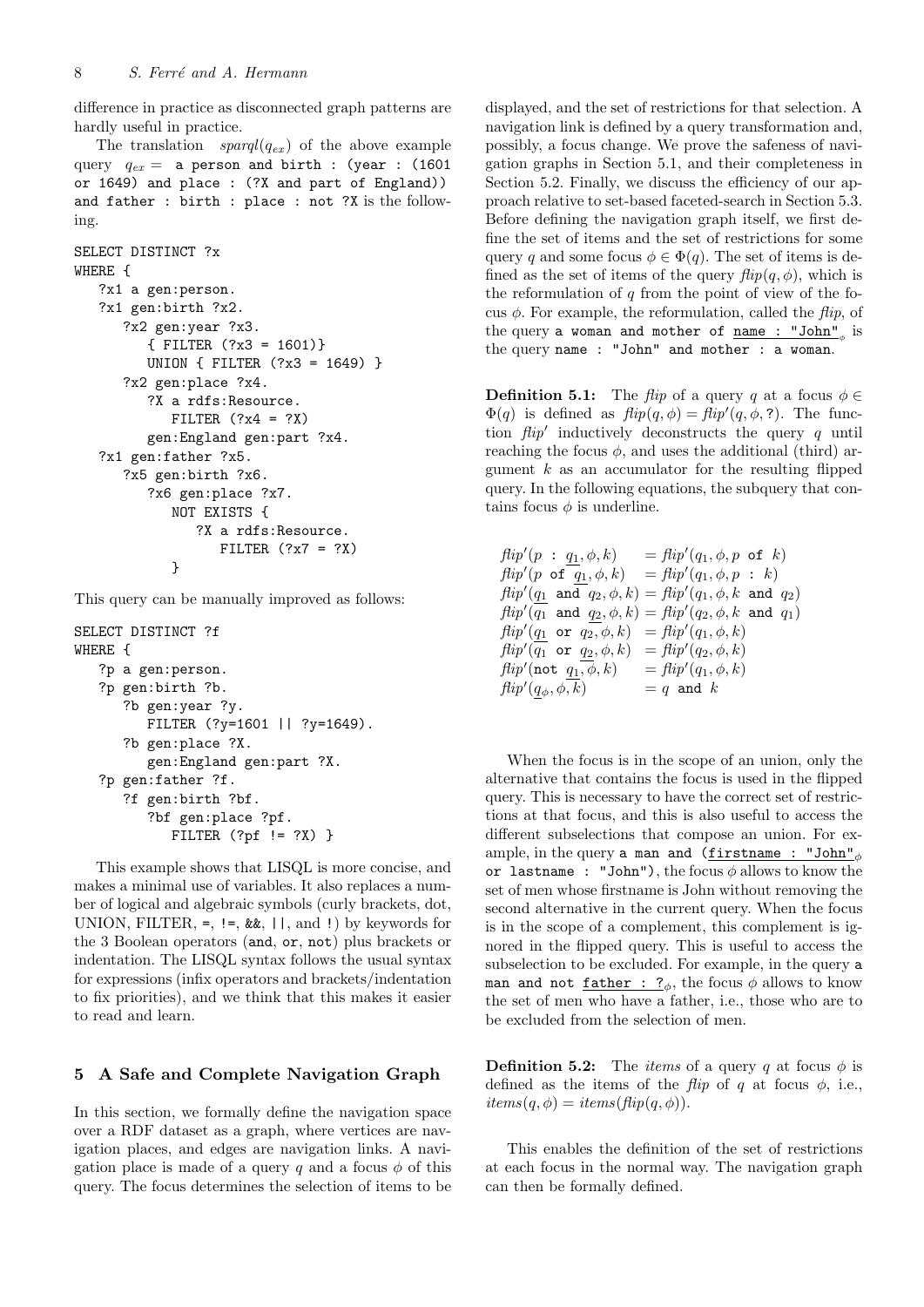**Definition 5.3:** The *restrictions* of a query  $q$  at focus  $\phi$  is defined as the features that share items with the query q at focus  $\phi$ :

$$
restr(q, \phi) = \{ f \mid items(q, \phi) \cap items(f) \neq \emptyset \}.
$$

**Definition 5.4:** Let  $D$  be a RDF dataset. The *navi*gation graph  $G_D = (P, L)$  of D has its set of navigation places (vertices) defined by

$$
P = \{ (q, \phi) \mid q \in \text{LISQL}, \phi \in \Phi(q) \},
$$

and its set of navigation links (edges) defined by Table 4 for every place  $p = (q, \phi)$ . The notation  $p' = p[l]$  denotes the navigation place obtained by traversing the navigation link  $l$  from the navigation place  $p$ . One can note  $p[l_1] \dots [l_n]$  when several links are traversed.

The number of navigation places is infinite because there are infinitely many LISQL queries, but the number of outgoing navigation links is finite at each navigation place because the vocabulary of features is finite, and the number of foci and variables in a query is finite. By default, the initial navigation place is  $p_0 = (2\omega, \phi)$ .

Before stating and proving safeness and completeness of the navigation graph, we state a few useful lemmas. The first lemma relates the flip of transformed queries to the transformation of flipped queries.

**Lemma 5.1:** For every query q, focus  $\phi \in \Phi(q)$ , and query q ′ , we verify:

- 1.  $flip(q[\phi \text{ and } q'\phi'], \phi') = flip(q, \phi) \text{ and } q',$
- 2.  $flip(q[\phi \text{ and not } q'_{\phi'}], \phi') = flip(q, \phi) \text{ and } q',$ (see remarks after Definition 5.1)

3. 
$$
flip(q[\phi \text{ or } q'_{\phi'}], \phi') = flip(q[\phi := ?], \phi)
$$
 and  $q'$ .

The second lemma states that intersection navigation links behave as in standard faceted search: intersection with a feature f leads to a navigation place, whose set of items is the intersection between the previous selection and the set of items matching that feature f.

**Lemma 5.2:** For every query q, focus  $\phi \in \Phi(q)$ , and feature f, the following equality holds:

$$
items((q, \phi)[\text{and } f]) = items(q, \phi) \cap items(f).
$$

**Proof:**  $items((q, \phi)[and f])$  $= items(q[\phi \text{ and } f_{\phi'}], \phi')$  (Definition 5.4)  $= items(\text{flip}(q[\phi \text{ and } f_{\phi'}], \phi'))$  (Definition 5.2)  $= items(flip(q, \phi)$  and f) (Lemma 5.1)  $= items(\text{flip}(q, \phi)) \cap items(f)$  (Definition 4.1)  $= items(q, \phi) \cap items(f)$  (Definition 5.2)

The third lemma states that deletion navigation links can only make the set of items larger, and therefore cannot lead to dead-ends.

**Lemma 5.3:** For every query q, focus  $\phi \in \Phi(q)$ , the following equality holds:

 $items((q, \phi)$ [delete])  $\supseteq items(q, \phi)$ .

#### 5.1 Safeness

Safeness is an important property to be retained from faceted search. A navigation graph is safe if no navigation path leads to a dead-end, unless it starts with a deadend. Safeness prevents frustation in user experience. We prove that navigation graphs are safe, apart from the use of focus change (see discussion below).

Theorem 1: Let D be a RDF dataset. The navigation graph  $G_D$  is safe except for some focus changes, i.e., for every path of navigation links without focus change from  $(q, \phi)$  to  $(q', \phi')$ , items $(q, \phi) \neq \emptyset$  implies  $items(q', \phi') \neq \emptyset.$ 

**Proof:** It suffices to prove that every navigation link  $l$  that is not a focus change is safe, i.e., that  $items((q, \phi)[l]) \neq \emptyset$ assuming that  $items(q, \phi) \neq \emptyset$ . The proof is based on Definitions 5.2, 5.3, 5.4 and Lemmas 5.1, 5.2.

```
intersection: items((q, \phi)[and f])= items(q, \phi) \cap items(f) (Lemma 5.2)
        \neq \emptyset because f \in \text{restr}(q, \phi) (Definition 5.3).
exclusion: items((q, \phi)[and not ?])= items(q[\phi \text{ and not } \underline{?}_{\phi'}], \phi') (Definition 5.4)
         = items(\overrightarrow{flip}(q[\phi \text{ and not } ?_{\phi'}], \phi')) (Definition 5.2)
        = items(flip(q, \phi) and ?) = items(flip(q, \phi))(Lemma 5.1)
        = items(q, \phi) \neq \emptyset.union: items((q, \phi)[or ?])= items(q[\phi \text{ or } ?_{\phi'}], \phi') (Definition 5.4)
         = items(q[\phi := q[\phi] \text{ or } ?_{\phi'}], \phi') (Definition 4.3)
        = items(q[\phi := \underline{?}_{\phi}], \phi) (? is absorbing for union)
        = items((q, \phi)[delete]) (Definition 5.4)
        \supseteq items(q, \phi) \neq \emptyset (Lemma 5.3)
        \neq \emptyset.
name: items((q, \phi)[name ?v])
         = items(q[\phi \text{ and } ?v_{\phi'}], \phi') (Definition 5.4)
         = items(\overrightarrow{flip}(q[\phi \text{ and } ?v_{\phi'}], \phi')) (Definition 5.2)
        = items(flip(q, \phi) and ?v) (Lemma 5.1)
        = items(\text{flip}(q, \phi)) (because v is a fresh variable)
        = items(q, \phi) \neq \emptyset.reference: items((q, \phi)[ref ?v]) \neq \emptyset by Definition 5.4.
```

$$
\begin{array}{ll}\n\text{delete: } items((q, \phi) [\text{delete}]) \\
\supseteq items(q, \phi) \text{ (Lemma 5.3)} \\
\neq \emptyset.\n\end{array}
$$

We justify to allow for unsafe focus changes by considering the following navigation scenario. The current query has the form  $q = f_1$  or  $f_{2\phi}$ , i.e., the union of two restrictions. The feature  $f_3$  is a restriction of q such that  $items(f_2) \cap items(f_3) = \emptyset$ , i.e., only items of  $f_1$ match  $f_3$ . The intersection with  $f_3$  leads to the query  $q' = (f_1 \text{ or } f_2)$  and  $f_{3\phi'}$ , and a focus change on  $f_2$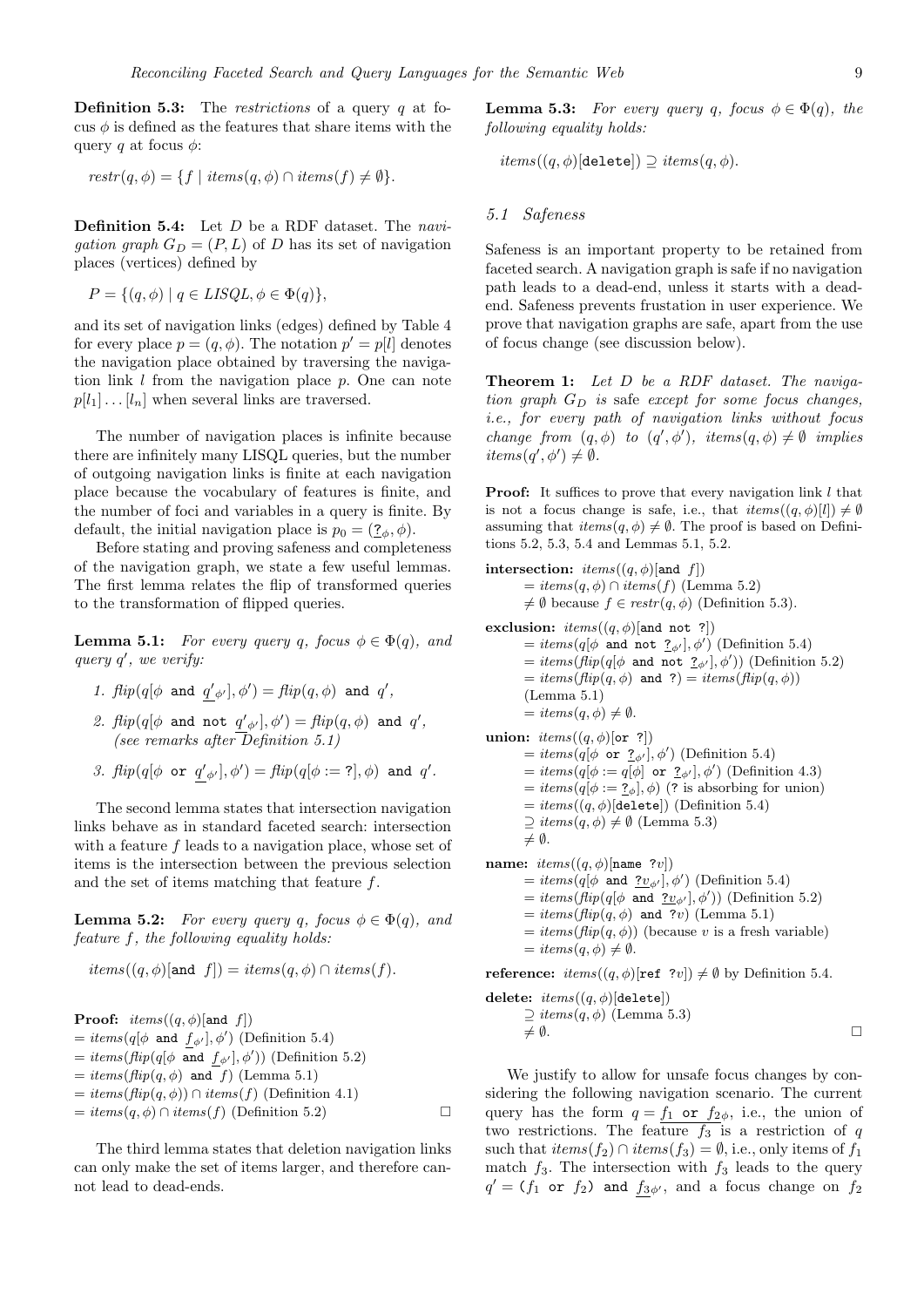| navigation link | notation $(l)$ | target $((q', \phi') = (q, \phi)[l])$                     | conditions                                                       |
|-----------------|----------------|-----------------------------------------------------------|------------------------------------------------------------------|
| focus change    | focus $\phi'$  | $(q, \phi')$                                              | for every focus $\phi' \in \Phi(q)$                              |
| intersection    | and $f$        | $(q[\phi \text{ and } f_{\phi'}], \phi')$                 | for every $f \in restr(q, \phi)$                                 |
| exclusion       | and not ?      | $(q[\phi \text{ and not } \underline{?}_{\phi'}], \phi')$ |                                                                  |
| union           | or ?           | $(q[\phi \text{ or } \underline{?}_{\phi'}], \phi')$      |                                                                  |
| name            | name $?v$      | $(q[\phi \text{ and } \underline{?v}_{\phi'}], \phi')$    | for some fresh variable $v$                                      |
| reference       | ref ? $v$      | $(q[\phi \text{ and } \underline{?v}_{\phi'}], \phi')$    | for every $v \in vars(q)$ s.t. $items(q', \phi') \neq \emptyset$ |
| deletion        | delete         | $(q[\phi := ?], \phi)$                                    |                                                                  |

**Table 4** Definition of the set of navigation links linking a navigation place  $(q, \phi)$  to the target navigation place  $(q', \phi')$ .

leads to an empty selection. We could prevent intersection with  $f_3$  but this would be counter-intuitive because it is a valid restriction for  $(q, \phi)$ . We could simplify the query q' by removing the second alternative  $f_2$  (q' =  $f_1$  and  $f_3$ ), or forbid the focus change, but we think users should have full control on the query they have built. Finally, allowing for the unsafe focus change is a simple way to inform users that no item of  $f_2$  matches the new restriction feature  $f_3$ .

#### 5.2 Completeness

Completeness is a key contribution of our approach, and is based on the explicit definition of a query language. A navigation graph is complete if there is a navigation path to every query that is not a dead-end, starting from the initial navigation place  $p_0$ . Completeness is important because it completely removes the need to manually edit queries, which makes guided navigation as expressive as the query language, here LISQL. This suggests that, in order to improve the expressiveness of semantic faceted search, one should first extend the query language, then extend the navigation graph with additional navigation links (i.e., query transformations), and finally prove safeness and completeness.

To be precise, completeness is proved for *safe* queries. i.e., queries without an unsafe focus change.

**Definition 5.5:** A query  $q$  is said to be safe under  $\phi \in \Phi(q)$ , which we note  $\text{safe}(q, \phi)$ , if for every focus  $\phi' \in \Phi(q)$  that is equal to or under  $\phi$  in the syntax tree of q, we have  $items(q, \phi') \neq \emptyset$ . Query q is said safe, which we note  $\textit{safe}(q)$ , if it is safe under its root focus. By extension, we say that a navigation place  $(q, \phi)$  is safe if  $\textit{safe}(q, \phi)$  holds.

Before stating and proving the main theorem on completeness, we need a few lemmas on the conservation of the safeness of queries when they are simplified. The proofs, not given here, are based on the translation of queries to SPARQL (Definition 4.4).

**Lemma 5.4:** For every query q, and focus  $\phi \in \Phi(q)$ , if  $safe(q, \phi)$ , then the following propositions hold:

1. 
$$
safe(q[\phi := ?], \phi),
$$

2.  $q[\phi] = (q_1 \text{ and } q_2) \Rightarrow \text{safe}(q[\phi := q_1], \phi),$ 

3.  $q[\phi] = (q_1 \text{ or } q_2) \Rightarrow \text{safe}(q[\phi := q_1], \phi),$ 4.  $q[\phi] = (p : q_1) \Rightarrow \text{safe}(q[\phi := p : ?], \phi),$ 5.  $q[\phi] = (p \text{ of } q_1) \Rightarrow \text{safe}(q[\phi := p \text{ of } ?], \phi).$ 

**Theorem 2:** Let D be a RDF dataset. The navigation  $graph G_D$  is complete except for some queries having an unsafe focus change, i.e., for every safe query q, there is a navigation path from the initial navigation place  $p_0$  to the navigation place  $(q_{\phi}, \phi)$ .

**Proof:** Suppose we have a navigation link [and  $q$ ] for every safe query  $q$ , with the same definition as intersection with a restriction  $[and f]$  (Table 4). Then it would be possible to navigate (in one step) from the initial place  $p_0$  to the place (? and  $q_{\phi}, \phi$ ), which is equivalent to  $(q_{\phi}, \phi)$ .

Therefore, we can prove completeness by showing how the hypothetical navigation link  $[and q]$  can be decomposed into a valid and finite navigation path, for every safe query q. The following table defines such a finite decomposition by induction on the structure of q.

| q                                | $ {\tt and}\, \ q_\phi $                                                                                                                                                                                                                          |
|----------------------------------|---------------------------------------------------------------------------------------------------------------------------------------------------------------------------------------------------------------------------------------------------|
| $\vert r$                        | $ $ and $r $                                                                                                                                                                                                                                      |
| $\left  \text{a}\right\rangle c$ | and a $c$                                                                                                                                                                                                                                         |
| ?v                               | [name $ ?v $ (if v is new)                                                                                                                                                                                                                        |
|                                  | $\begin{bmatrix} \text{ref} & ?v \end{bmatrix}$ (otherwise)                                                                                                                                                                                       |
| ا?                               | ΙE                                                                                                                                                                                                                                                |
| $ p \; : \; q_1$                 | $\lvert \lvert$ and $p : \underline{?}_{\phi_1} \rvert$ [focus $\phi_1 \rvert$ and $q_1 \rvert$ [focus $\phi \rvert$ ]                                                                                                                            |
|                                  | p of $q_1$   and p of $q_2$   focus $\phi_1$   and $q_1$   focus $\phi$                                                                                                                                                                           |
| $ $ not $q_1$                    | and not $?_{\phi_1}$   and $q_1$   focus $\phi$                                                                                                                                                                                                   |
| $ q_1 \>$ or $ q_2 \>$           | $\left  \begin{bmatrix} \texttt{and} & q_{1\phi_1} \end{bmatrix} \begin{bmatrix} \texttt{or} & \underline{?}_{\phi_2} \end{bmatrix} \begin{bmatrix} \texttt{and} & q_2 \end{bmatrix} \begin{bmatrix} \texttt{focus} & \phi \end{bmatrix} \right $ |
|                                  | $ q_1\>$ and $ q_2 $ [and $ q_1 $ [and $ q_2 $ [focus $ \phi $                                                                                                                                                                                    |

It remains to prove that every navigation step of the decomposition is a valid navigation link, according to Table 4. The first step is to prove that every intermediate navigation place is safe. This can be done by recurrence, where the recurrence hypothesis says that for every subquery, the initial and final places are safe. This is true for the whole query  $q$ (the base case), because q is assumed safe under  $\phi$ , and  $p_0$  is trivially safe. For subqueries that are decomposed into several navigation steps, the intermediate vertices can be proved safe by applying Lemma 5.4.

Finally, every atomic navigation link can be proved valid. Focus change, exclusion, union, and deletion are always valid navigation links. For intersection and reference, we can use the fact that every intermediate place is safe, and therefore that every intermediate place has a non-empty set of items. This is enough for reference. For intersection, we can use Lemma 5.2 to prove that the feature f is a restriction.  $\Box$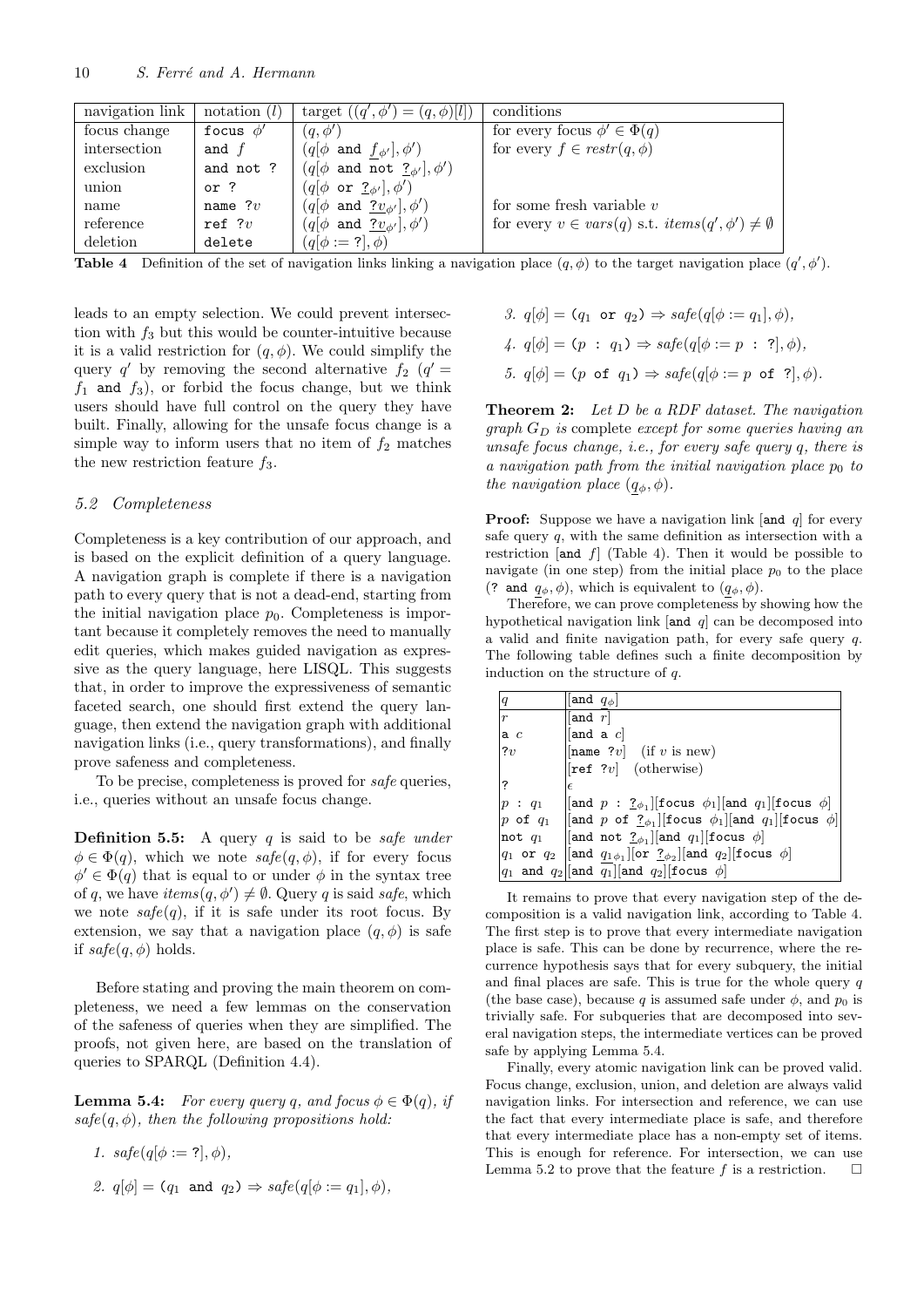This proof also provides an algorithm for finding a path from the initial navigation place to the target query  $q$ . It exhibits a linear complexity: the path has a length that is linear in the size of the target query.

The restriction of completeness to safe queries is not a problem in practice because every query q such that  $items(q) \neq \emptyset$  (the query has answers) and not  $\textit{safe}(q)$  (the query has no answer at some focus) can be simplified into a safe yet equivalent query. It suffices to delete from the query empty alternatives, and empty exclusions. An empty exclusion is a subquery (not  $q_{1\phi_1}$ ) s.t.  $items(q, \phi_1) = \emptyset$ ; and an empty alternative is either  $q_1$  or  $q_2$  in a subquery  $(q_{1\phi_1}$  or  $q_{2\phi_2})$ s.t.  $items(q, \phi_1) = \emptyset$  or  $items(q, \phi_2) = \emptyset$ . The simplified query is equivalent to the original query in that it has the same set of items at every remaining focus, and it is safe.

#### 5.3 Efficiency

Each navigation step from a navigation place  $(q, \phi)$  requires the computation of the set of items  $items(q, \phi)$ , the set of restrictions  $\text{restr}(q, \phi)$ , and the set of navigation links as specified in Definition 5.4. In many cases, the set of items can be obtained efficiently from the previous set of items, and the last navigation link. If the last navigation link was an intersection, Lemma 5.2 shows that the set of items is the result of the intersection that is performed during the computation of restrictions, like in standard faceted search. For an exclusion or a naming, the set of items is unchanged. For a reference, the set of items was already computed at the previous step. Otherwise, for an union or a focus change, the set of items is computed with a LISQL query engine, possibly reusing existing query engines for the Semantic Web (see Section 4.3).

Computing the set of restrictions is equivalent to setbased faceted search, i.e., amounts to compute set intersections between the set of items of the current navigation place and the precomputed set of items of features. The same datastructures and algorithms can therefore be used. As features are LISQL queries, their set of items can be computed like for queries, possibly with optimizations given that features are simple queries. Finally, determining the set of navigation links requires little additional computation. A navigation link is available for each focus of the query (focus change), and each restriction (intersection). Three navigation links for exclusion, union, and naming are always available. Only for reference navigation links it is necessary, for each variable in the query, to compute the set of items of the target navigation place, in order to check it is not empty. This additional cost is limited as the number of variables in a LISQL query is very small in practice, and is bounded by the number of foci of the query.

#### 6 User Interface and Interaction

Query-based Faceted Search has been implemented as a prototype, Sewelis<sup>4</sup> . Figure 2 shows a screenshot of Sewelis. From top to bottom, and from left to right, it is composed of a menu bar  $(M)$ , a toolbar  $(T)$ , a query box  $(Q)$ , query transformations  $(QT)$ , a suggestion area (S) that is mainly composed of a facet hierarchy (F), a set of value boxes  $(V)$ , and an answer list  $(A)$ . A query engine can be derived from Sewelis by retaining only the components Q and A. A standard faceted search system can be derived by retaining only the components A, F, and V.

The query box displays the current LISQL query  $q$ , where the current focus  $\phi$  is rendered by highlighting the subquery  $q[\phi]$ . In Figure 2, the whole query is highlighted because the current focus is the root focus. For a better readability of queries, we use indentation instead of brackets, URIs are represented by their labels if available or abbreviated as qualified names if possible, a concrete syntax is used for some datatypes (e.g., 42 instead of "42"ˆˆxsd:integer), and resources are colored according to their kind (orange for classes, purple for properties, blue for other URIs, and green for literals).

The suggestion area (S) contains the set of restrictions for the current set of items. In fact, that set of items is a subset of the restrictions, and is displayed in the answer list (A). The classic restrictions, pairs facetvalue, are found in value boxes (V), one for each applicable property  $(p : ?)$  and inverse property  $(p \circ f ?)$ . If that property is transitive (an instance of the class owl:TransitiveProperty), then the values are organized hierarchically accordingly. For instance, the value box of ancestor : ? displays a descendancy chart, while the value box of ancestor of ? displays an ancestry chart. Similarly, the value box of part of ? displays a taxonomy of locations. Other kinds of restrictions are placed in the facet box (F). This includes co-reference variables (e.g., ?X), classes as types (e.g., a man), and properties as domains (e.g., parent : ?) and ranges (e.g., child of ?). Classes and properties are hierarchically organized according to the rdfs:subClassOf and rdfs:subPropertyOf transitive properties. For instance, in Figure 2, the class a man is a subclass of a person; and the properties father : ? and mother : ? are subproperties of parent : ?, which is itself a subproperty of ancestor : ?. In order to increase user feedback about suggestions, each restriction is prefixed by the number of answers that match that restriction. If a restriction matches all answers, that number is highlighted like the focus. If two restrictions match the same subset of answers, this is indicated by highlighting the two numbers with a same color. Finally, a dim font is used for restrictions that are included in the current query, hence emphasizing the other restrictions as "new". For example, in Figure 2, the restriction a man (bold font) is a way to make the query more specific, while a person (dim font) is already in the query (at the current focus). The buttons "More" and "Less" are out the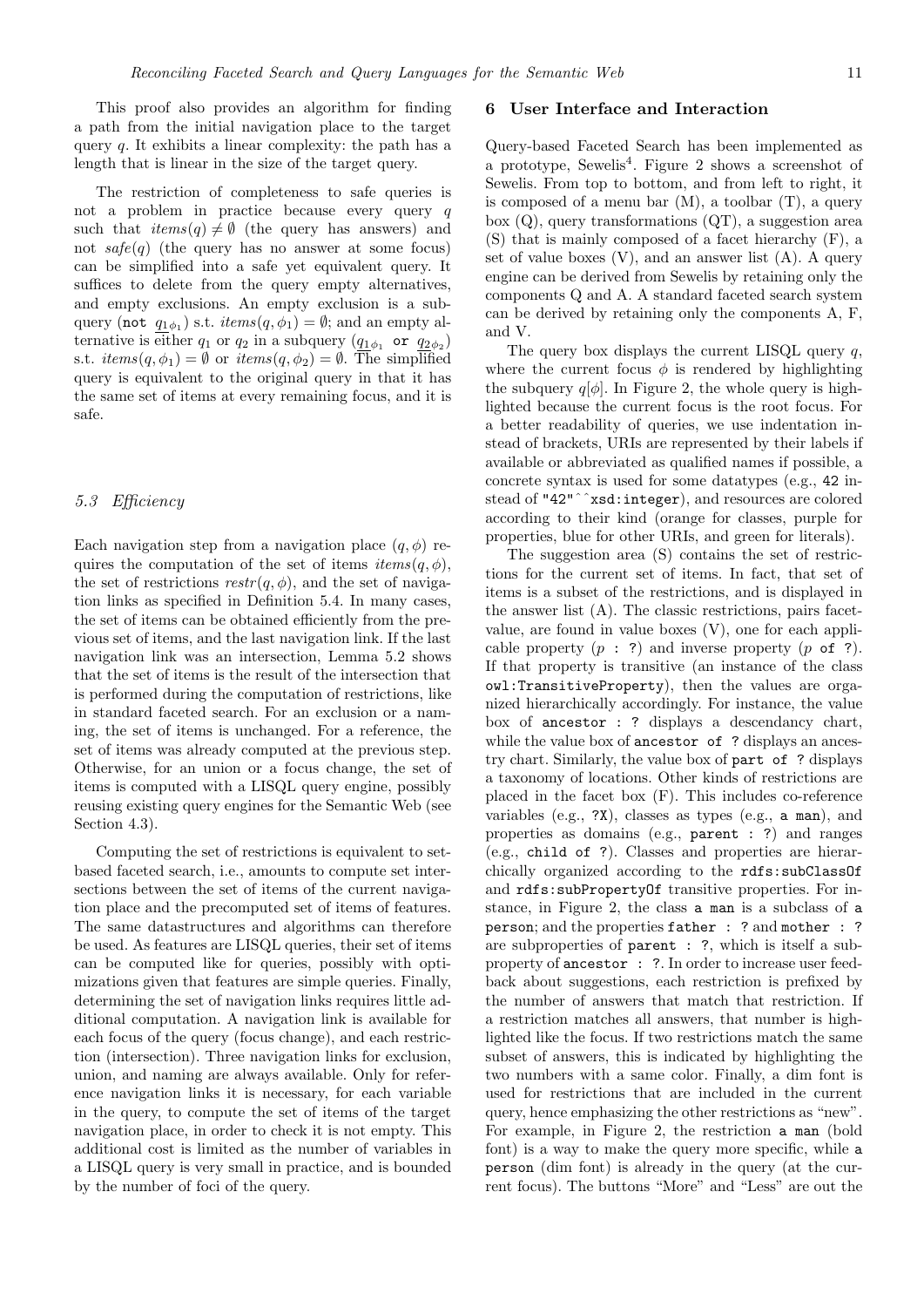

Figure 2 A screenshot of the user interface of Sewelis. It shows the selection of "persons born in 1601 or 1649 somewhere in England, and whose father was born at another place".

scope of this paper, and are mostly used when editing the RDF graph (Hermann et al. 2011).

Navigation links, i.e. the application of query transformations, are available on most components (T,Q,QT,S). Focus changes can be triggered by clicking on the subquery of interest in Q, by keystrokes (CTRL + arrows), or by pushing the button "Focus Up" in QT. Intersection with a feature and reference to a variable can be performed by double-clicking a restriction in the suggestion area (S). Other navigation links are available as buttons in the component QT (Query Transformations): " $\sim$  or ?" for union, " $\sim$  and not ?" for exclusion, "Name" for naming, and "Delete" for deletion. Other useful transformations are available in QT and T areas: "Back" and "Forward" for navigating in the history of navigation places, "Root" for jumping to the initial navigation place that contains all resources of the dataset, "Home" for jumping to the user-defined home query, "P and P ?" for adding a value to the same property (e.g., for describing a second child), "not  $\Box$ " for  $\text{(un)applying}$ negation on the current subquery, " $\{-\}$ " for (un)quoting the current subquery as a literal, "Describe" for replacing a resource by its full description in the query, "Select" for selecting the subquery and removing the rest of the current query, "Reverse" for reformulating the query from the current focus. Other buttons ("Assert", "Retract", "...") are used for edition.

The entry field at the top of the suggestion area (S) and below the focus in the query box (Q) enables to find and select a restriction by auto-completion. This is useful when the number of restrictions is high, and the user has a clue on the text of the restriction. Matching is performed on the syntax of restrictions as rendered in the user interface, which is based on labels (using rdfs:label). For instance, the URI of George Washington can be retrieved by entering any of "Georges Wash", "geo wa", or even "Wash ge". The list of possible completion is updated after every keystroke. The "Create" menu near entry fields gives access to domain-specific dialogs for choosing dates, times, and filenames.

In Sewelis, data can be loaded either by importing RDF files in various formats (RDF/XML, N-Triples, Turtle), or by dereferencing URIs according to the Linked  $Data<sup>5</sup>$  principles. The former is available in the "File" menu, and the latter is available on every restriction that includes a URI through the contextual menu. The same contextual menu also provides means to improve the presentation of restrictions by defining labels and namespaces. Sewelis supports RDFS inference, as well as some OWL inference on properties (owl:TransitiveProperty, owl:SymmetricProperty, owl:inverse).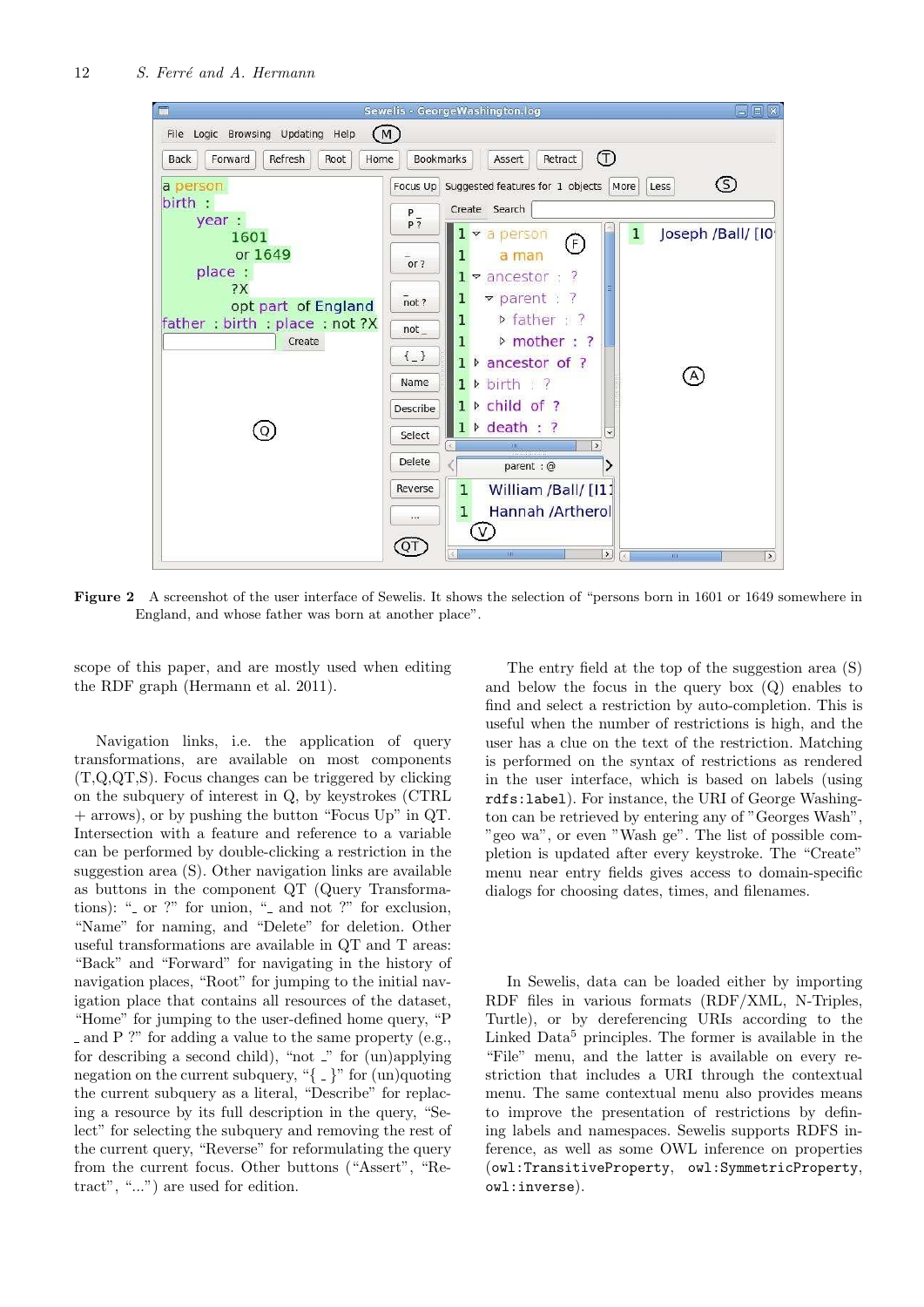#### 7 Usability Evaluation

This section reports on the evaluation of QFS in terms of usability<sup>6</sup>. We have measured the ability of users to answer questions of various complexities, as well as their response times. Results are strongly positive and demonstrate that QFS offers expressiveness and ease-of-use at the same time.

Dataset. The datasets were chosen so that subjects had some familiarity with the concepts, but not with the individuals. We found genealogical datasets about former US presidents, and converted them from GED to RDF. We used the genealogy of Benjamin Franklin for the training, and the genealogy of George Washington for the test. The latter describes 79 persons by their birth and/or death events, which are themselves described by their year and place, by their firstname, lastname, and sex, and by their relationships (father, mother, child, spouse) to other persons. Places are linked by a transitive part-of relationship, allowing for the display of place hierarchies in Sewelis.

Methodology. The subjects consisted of 20 graduate students in computer science. They had prior knowledge of relational databases but neither of Sewelis, nor of faceted search, nor of Semantic Web, nor of US presidents. None was familiar with the dataset used in the evaluation. The evaluation was conducted in three phases. First, the subjects learned how to use Sewelis through a 20min tutorial, and had 10 more minutes for free use and questions. Second, subjects were asked to answer a set of questions, using Sewelis. We recorded their answers, the queries they built, and the time they spent on each question. Finally, we got feedback from subjects through a SUS questionnaire (System Usability Scale (Brooke 1996)) and open questions. The test was composed of 18 questions, with smoothly increasing difficulty. Table 5 groups the questions in 7 categories: the first 2 categories are covered by standard faceted search, while the 5 other categories are not in general. The first category, Visualization, did not require the creation of a query. The exploration of the suggested restrictions was sufficient: e.g., "How many men are there?". In the second category, Selection, we asked to count or list items that have a particular feature: e.g., "How many women are named Mary?". In the third category, Path, subjects had to follow a path of properties: e.g., "Which man is married with a woman born in 1708?". The fourth category, Disjunction, required to use unions: e.g., "Which women have for mother Jane Butler or Mary Ball?". The fifth category, Negation, required to use exclusions: e.g., "How many women have a mother whose death's place is not Warner Hall?". The sixth category, Inverse, required the backward crossing of a property: e.g., "Who was born in the same place as Robert Washington?". In the seventh category, Cycle, required the use of co-references: e.g., "How many persons have the same firstname as one of their parent?".

Results. Figure 3 shows the number of correct queries and answers, the average time spent on each question and the number of participants who had a correct query for at least one question of each category. For example, in category "Visualization", the first two questions had 20 correct answers and queries; the third question had 10 correct answers and 13 correct queries; all the 20 participants had a correct query for at least one question of the category; the average response times were respectively 43, 21, and 55 seconds. The difference between the number of correct queries and correct answers is explained by the fact that some subjects forgot to set the focus on the whole query after building the query, which we know from the navigation trace of subjects.

All subjects but one had correct answers to more than half of the questions. Half of the subjects had the correct answers to at least 15 questions out of 18. Two subjects answered correctly to 17 questions, their unique error was on a disjunction question for one and on a negation question for the other. All subjects had the correct query for at least 11 questions. Among all questions, the worst success rate is 50 percent. The subjects spent an average time of 40 minutes on the test, the quickest one spent 21 minutes and the slowest one 58 minutes.

The first 2 categories corresponding to standard faceted search, visualization and selection, had a high success rate (between 94 and 100) except for the third question. The most likely explanation for the latter is that the previous question was so simple (a man) that subjects forgot to reset the query between questions 2 and 3 (we know this from the navigation traces). All questions of the first two categories were answered in less than 1 minute and 43 seconds on average. Those results indicate that the more complex user interface of QFS does not entail a loss of usability compared to standard faceted search for the same tasks.

For other categories, all subjects but two managed to answer correctly at least one question of each category. Within each category, we observed that response times decreased, except for the Cycle category. At the same time, for Path, Disjunction and Inverse, the number of correct answers and queries increased. Those results suggest a quick learning process of the subjects. The decrease in category Negation is explained by a design flaw in the interface. For category Cycle, we conjecture some lassitude at the end of the test. Nevertheless, all but two subjects answered correctly to at least one of Cycle questions. The peak of response time in category Inverse is explained by the lack of inverse property examples in the tutorial. It is noticeable that subjects, nevertheless, managed to solve the Inverse questions with a reasonable success rate, and a decreasing response time.

SUS Questionnaire. Table 6 shows the answers to the SUS questions, which are quite positive. The first noticeable thing is that, despite the relative complexity of the user interface, subjects do not find the system unnecessarily complex nor cumbersome to use. We think this is because the principles of QFS are very regular, i.e., they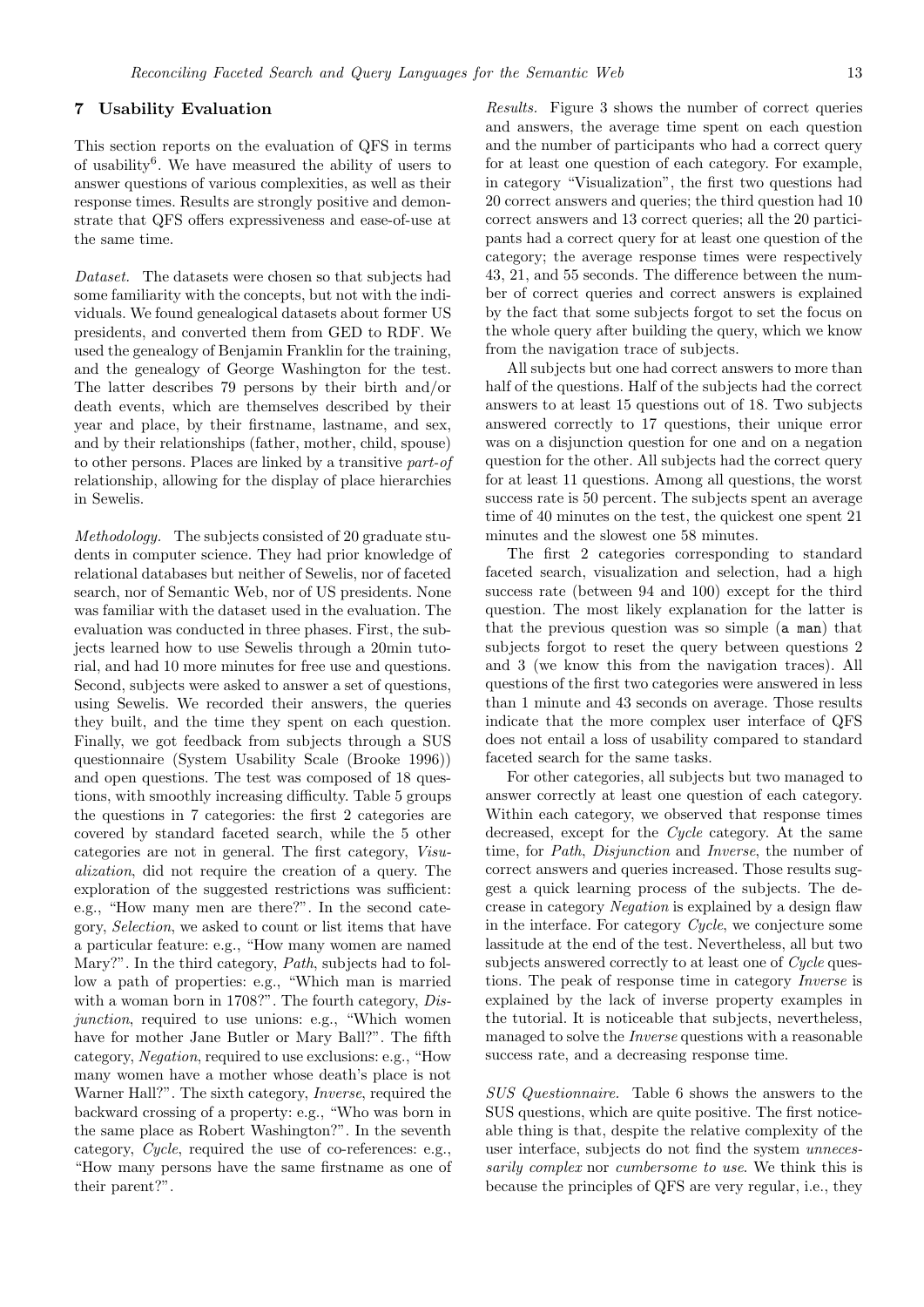| Category             | Question $(\# \text{ navig. links})$                                          |
|----------------------|-------------------------------------------------------------------------------|
|                      | 1 How many persons are there? $(0)$                                           |
| <i>Visualization</i> | How many men are there? $(0)$<br>$\overline{2}$                               |
|                      | How many persons have a birth's place in the base? $(0)$<br>3                 |
|                      | How many women are named Mary? $(4)$<br>4                                     |
| Selection            | Who was born at Stone Edge? (4)<br>5                                          |
|                      | Which man was born in $1659$ ? (5)<br>6                                       |
|                      | Who is married with Edward Dymoke? (3)                                        |
| Path                 | Which man has his father married with Alice Cooke? (5)<br>9                   |
|                      | 11 Which man is married with a woman born in $1708$ ? (7)                     |
| Disjunction          | Which women have for mother Jane Butler or Mary Ball? (6)<br>8                |
|                      | 12 Which men are married with a woman whose birth's place is Cuckfields or    |
|                      | Stone Edge? (9)                                                               |
|                      | 10 How many men were born in the 1600 or 1700 years, and not in Norfolk? (12) |
| <i>Negation</i>      | 13 How many women have a mother whose death's place is not Warner Hall? (7)   |
| <i>Inverse</i>       | 14 Who was born in the same place as Robert Washington? (6)                   |
|                      | 15 Who died during the year when Augustine Warner was born? (6)               |
|                      | 16 Which persons died in the same area where they were born? (9)              |
| Cycle                | 17 How many persons have the same firstname as one of their parent? (8)       |
|                      | 18 Which persons were born the same year as their spouse? (10)                |

Table 5 Questions of the test, by category, and the minimum number of navigation links to answer them.



Figure 3 Average time and number of correct queries and answers for each question

follow few rules with no exception. The second noticeable thing, which may be a consequence of the first, is that subjects felt confident using the system and found no inconsistency. Finally, even if it is necessary for subjects to learn how to use the system, they thought that the system was easy to use, and that they would learn to use it very quickly. The results of the test demonstrate

that they are right, even for features that were not presented in the tutorial (the Inverse category).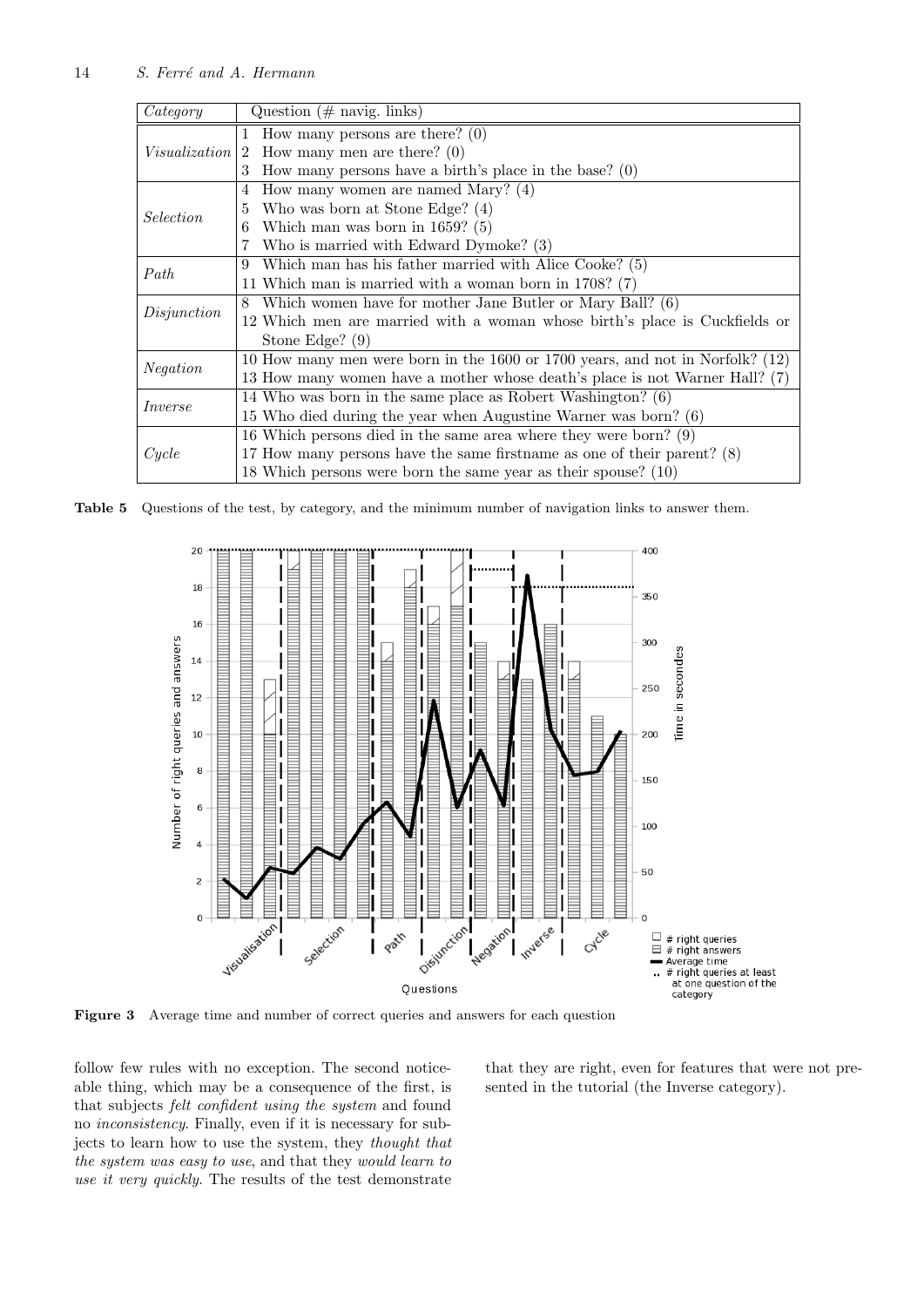| <b>SUS</b> Question                                                            | $\text{polarity}$ |                  | Score (on a 0-4 scale)          |
|--------------------------------------------------------------------------------|-------------------|------------------|---------------------------------|
| I think that I would like to use this system frequently                        |                   |                  | $2.8$   Agree                   |
| I found the system unnecessarily complex                                       |                   |                  | $\boxed{0.8}$ Strongly disagree |
| I thought the system was easy to use                                           |                   |                  | $2.6$ Agree                     |
| I think that I would need the support of a technical person to use this system |                   |                  | $\overline{1.5 \mid D}$ isagree |
| I found the various functions in this system were well integrated              |                   |                  | $2.9$   Agree                   |
| I thought there was too much inconsistency in this system                      |                   |                  | $0.6$ Strongly disagree         |
| I would imagine that most people would learn to use this system very quickly   |                   |                  | $2.5$ Agree                     |
| I found the system very cumbersome to use                                      |                   | 1.0 <sub>1</sub> | $\overline{\mathrm{D}}$ isagree |
| I felt very confident using the system                                         |                   | 2.8              | Agree                           |
| I needed to learn a lot of things before I could get going with this system    |                   |                  | $1.7$ Neutral                   |

Table 6 Results of SUS questions.

#### 8 Related Work

We discuss other approaches for applying and extending faceted search to the Semantic Web. We also compare the expressiveness of LISQL with two expressive query languages of the Semantic Web: SPARQL and SPARQL-DL.

#### 8.1 Faceted Search for the Semantic Web

As faceted search is becoming widespread, a number of proposals have been made to apply it on the Semantic Web (SW). They all have in common to assume that data is represented in a SW format, either RDF(S) or OWL. Most of them, such as Ontogator (Mäkelä et al. 2006), mSpace<sup>7</sup>, and Longwell<sup>8</sup>, do not claim for a contribution in term of expressiveness, and contribute either to the design of better interfaces and visualizations, or to methods for the rapid or usercentric configuration of faceted views (Suominen et al. 2007). Therefore, their contributions are somewhat orthogonal to ours, and could certainly complement them. Other approaches, such as SlashFacet (Hildebrand et al. 2006) and BrowseRDF (Oren et al. 2006), extend faceted search towards a more expressive navigation.

The most essential ingredient for an expressive and flexible semantic search in RDF graphs is focus change. It allows to change the perspective without changing the underlying graph pattern. To the best of our knowledge, no faceted search system offers this in a general way. SlashFacet has the crossing operation that selects the images of the items in the current selection through a property. Crossing includes a focus change, but crossing back a property is not equivalent to a focus change, because it introduces an additional restriction: starting from  $q$  and crossing  $p : ?$  and then  $p$  of ? leads to  $p : ?$ p of q instead of q and  $p : ?$  (they are not equivalent). Other systems allow to focus on different types of items, but this focus cannot be changed in the course of a search. For example, in a dataset about publications, a choice has to be made between authors and documents.

It is generally considered that the query should be hidden from the interface. In fact, in most faceted search systems, the query is displayed as the list of the restriction values users have already selected in the course of their search. This is important so that users do not feel lost, and can easily reverse previous selections. On our case, the query is also important to specify focus changes. Of course, displaying the query in SPARQL would ruin those benefits: the display of the query is part of the design of the user interface. Now, when the expressiveness is raised to SPARQL with graph patterns, disjunction, and negation, it becomes necessary to introduce syntax. While, in Sewelis, the query is simply rendered as a sentence following some grammar, nothing prevents to render syntax through graphical widgets (e.g., lists for conjunction, trees for restrictions, tab panels for disjunction). In our approach, LISQL is used to render the query in a way that fits query-based faceted search (see Section 4.1).

Disjunction and negation are either absent or strongly limited in existing approaches. Disjunction is restricted to build sets of values or sets of items, e.g., in SlashFacet. Negation is restricted to restriction values, and also applies to unqualified restrictions (e.g., not father : ?) in BrowseRDF. No other system allows to form cycles as we do with co-references.

The value boxes of SlashFacet can handle only one taxonomy of values, whereas we can use any transitive property that link the values together. For instance, when values are persons, we can use either ancestor : (descendancy chart), or ancestor of (ancestry chart).

#### 8.2 Query Languages for the Semantic Web

We compare our query language LISQL to SPARQL, as the reference query language for the Semantic Web, and to SPARQL-DL (Sirin & Parsia 2007) for the syntactic similarity of complex classes with LISQL queries.

#### 8.2.1 Comparison with SPARQL

Haase et al. (2004) define a set of 14 use cases for comparing the expressiveness of RDF query languages. We use them to evaluate and compare the expressiveness of SPARQL and LISQL. First, a significant difference is that LISQL has mono-dimensional queries, i.e., LISQL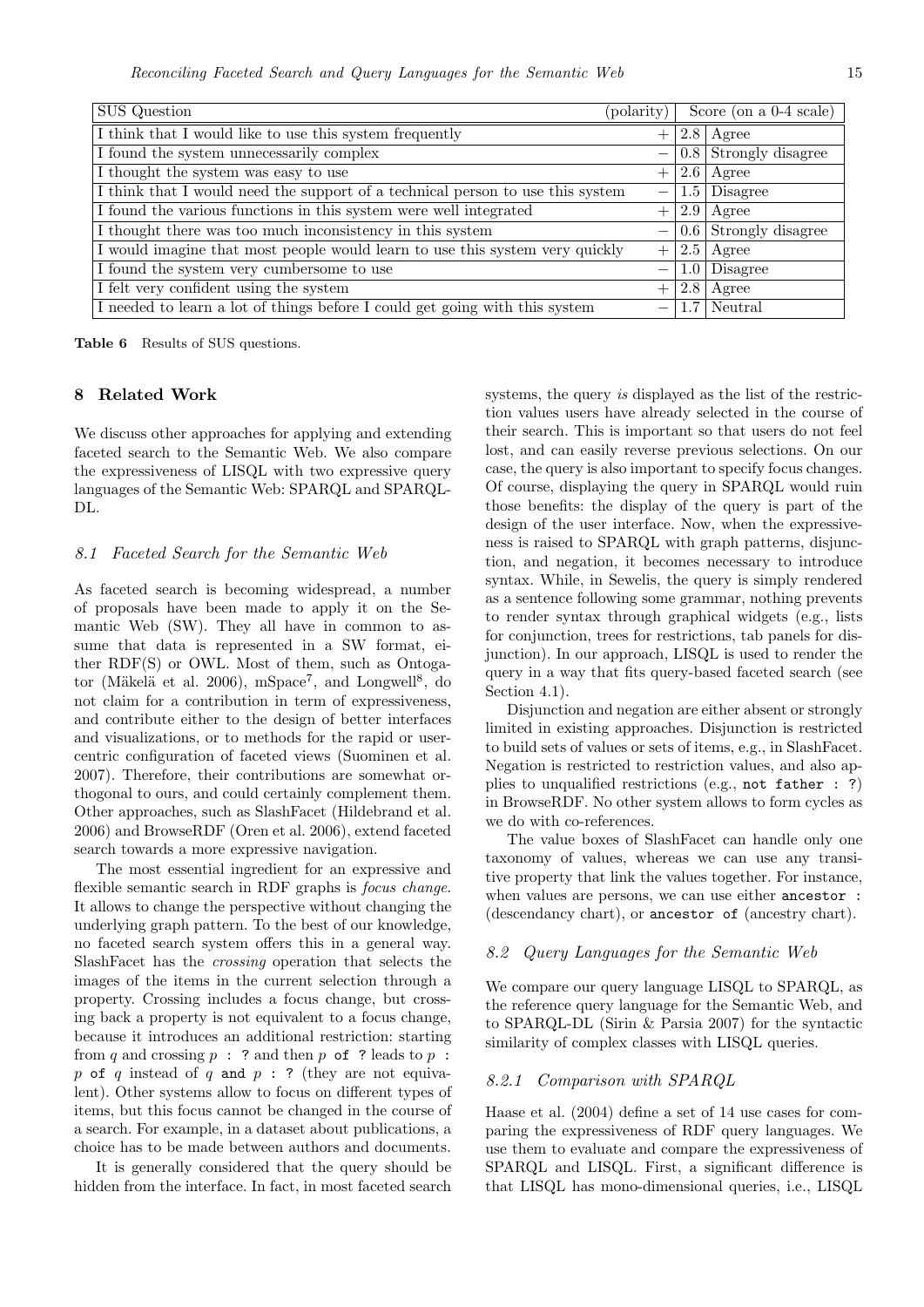queries are translated to SPARQL queries having a single variable after SELECT. This constraint comes from the nature of faceted search, not from LISQL itself as several foci could be selected to have several variables after SELECT. The facet hierarchy, the value boxes, and a highlighting mechanism compensate for this constraint. Assume users want to know who is the mother of each male Washington. They first navigate to the query a man and lastname : Washington. Then, they expand the facet mother : ? in the facet hierarchy, which opens a value box that lists the mothers of male Washingtons, and for each mother, tells how many children she has among them. The associations between male Washingtons and their mothers are accessible by a dynamic highlighting mechanism. When selecting a male Washington (in the extension box), his mother is highlighted in the value box. Symmetrically, when a mother is selected in the value box, her children are highlighted in the extension box.

The use cases that SPARQL and LISQL have in common are path expressions (e.g., "the name of the author of some publication X"), union, partial support for collections and containers, support for literals, and entailment through class and property hierarchies. Compared to SPARQL, LISQL has not the OPTIONAL construct because it is useless in one-dimensional queries. However, it covers the difference use case with the complement construct (not), and recursion through transitive properties. The difference use case is covered in extensions of SPARQL with the operator MINUS of Angles & Gutierrez (2008), or the operator NOT EXISTS of SPARQL 1.1. The recursion use case is covered in nSPARQL (Pérez et al. 2008), an extension of SPARQL with *nested regular expressions*. The reification use case is covered by SPARQL: e.g., "the person who has classified the publication X". As defined in Section 4.1, LISQL does not cover it, but its implementation in Sewelis does. The LISQL query for the previous example is (a publication and ?X and topic [classifier : ?] : ?), where the subquery into square brackets after topic put a constraint on the reified triple whose predicate is topic. This query can be navigated to, in the same way as other queries.

In total, SPARQL scores 9.5/14, LISQL scores 8/14, as defined in Section 4.1, and scores  $10/14$ , as implemented in Sewelis. In fact, SPARQL and LISQL have a similar expressiveness, and most differences can be removed by extending either language: adding difference and recursion to SPARQL; adding multiple foci and optional pattern to LISQL.

#### 8.2.2 Comparison with SPARQL-DL

Syntactically, LISQL queries are similar to complex classes as defined in OWL-DL. This suggests that SPARQL-DL (Sirin & Parsia 2007) could be used instead of SPARQL to translate from the LISQL syntax. However, this is not possible because SPARQL-DL is restricted to conjunctive queries, and variables cannot occur in complex classes. On one hand, a LISQL query that contains unions and complements but no variables (hence no cycles) and the root focus, can be translated to a SPARQL-DL query in the form Type(?x,q), where  $q$  is a complex class that has the same abstract syntax as the LISQL query. For example, the LISQL query a man and birth : (year : (1601 or 1649) and place : not part of England) can be translated to

```
Type(?x, and(
  man,
   some(birth, and(
     some(year, or({1601},{1649})),
     some(place, not(some(partOf, {England})))
)))).
```
On the other hand, a LISQL query that contains variables but neither union nor complement, can be translated in a similar way to SPARQL-DL, using in fact the common subset between SPARQL and SPARQL-DL. For example, the LISQL query a man and father : ?X and mother : spouse of ?X can be translated to

Type(?z,man), PropertyValue(?z,father,?x), PropertyValue(?z,mother,?y), PropertyValue(?x,spouse,?y).

The two kinds of translations cannot be reconciled in the general case, in particular when variables occur in the scope of unions or complements.

In fact, SPARQL-DL and LISQL work at different levels, and might complement each other by benefiting from a comparable syntax. SPARQL-DL, like OWL-DL, works at the intentional level, whereas LISQL and SPARQL work at the extensional level. The intentional level is associated to open world assumption, and ontological reasoning. The extensional level is associated to closed world assumption, and query answering over a unique and finite interpretation, namely a RDF graph.

#### **Conclusion**

We have introduced Query-based Faceted Search (QFS) as a search paradigm for Semantic Web knowledge bases, in particular RDF graphs. It combines the expressiveness of the SPARQL query language, and the benefits of exploratory search and faceted search. Exploratory search is formalized as a navigation graph, where navigation places are queries, and navigation links are query transformations. The navigation graph is proved to be safe, because whatever the path of navigation links, the current set of items is never empty. It is also proved complete w.r.t. the query language, because for every safe query, there is a navigation path that leads to it. Finally, it is as efficient as standard faceted search w.r.t. the computation of facets and restrictions. The completeness proof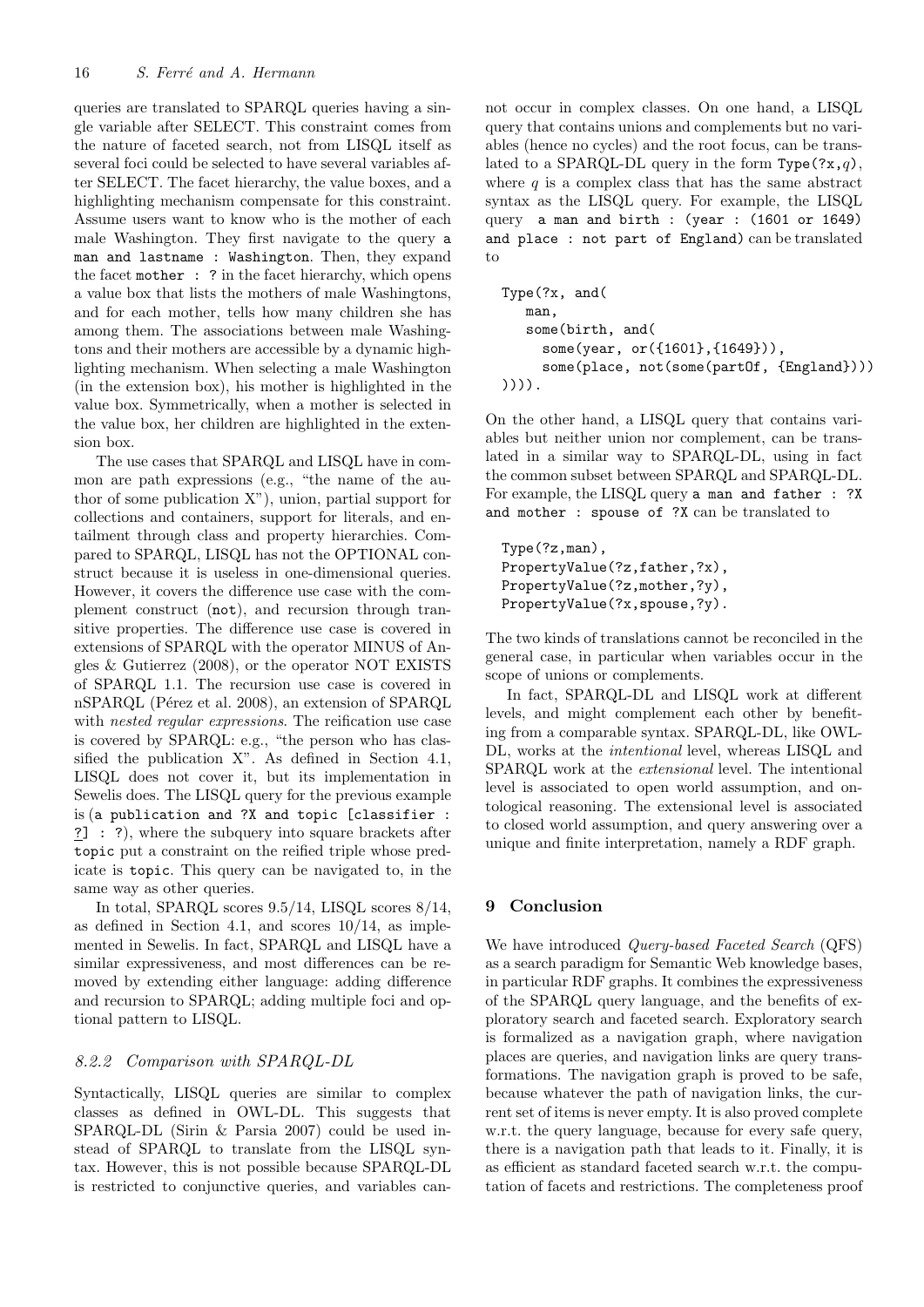is the key result here because it draws an equivalence between expressive querying and exploratory search, therefore totally freeing users from editing queries, even the most complex ones.

The user interface of QFS includes the user interface of other faceted search systems, and can be used as such. It adds a query box to tell users where they are in their search, and to allow them to change the focus or to remove query parts. It also adds a few controls for applying some query transformations such as insertion/deletion of unions, complements, and co-references. Query transformations determines a new query language, LISQL, that is similar to SPARQL in terms of expressiveness, and with a more compact syntax. Beside the list of selected items, the user interface has a hierarchy of facets organizing classes and properties by subsumption, and value boxes that can be displayed as flat lists or as various taxonomies automatically derived from the dataset.

QFS has been implemented as a prototype, Sewelis. Its usability has been demonstrated through a user study, where, after a short training, all subjects were able to answer simple questions, and most of them were able to answer complex questions involving disjunction, negation, or cycles. This means semantic faceted search retains the ease-of-use of other faceted search systems, while offering the expressiveness of query languages such as SPARQL.

We think that QFS is not tied to LISQL, and could be adapted to other query languages. Indeed, the definition of a navigation graph only requires the definition of the answers of a query, and the definition of query transformations. The hard part is then to prove that the resulting navigation graph is safe and complete, which we have successfully done here for LISQL.

As future work, our main objective is to fully match the expressiveness of SPARQL 1.1 by extending QFS to the few missing features: multi-dimensional queries and the OPTIONAL construct, aggregations and expressions, and built-in predicates. Other objectives are to integrate Sewelis with existing SW tools (e.g., Solr/Lucence-index for fast literal-indexing), and to perform more user evaluation in order to improve its user interface.

Acknowledgments. We would like to thank the 20 students, from the University of Rennes 1 and the INSA engineering school, for their volunteer participation to the usability evaluation. We also thank the reviewers for their useful remarks.

#### References

- Angles, R. & Gutierrez, C. (2008), The expressive power of SPARQL, *in* A. P. S. *et al*, ed., 'Int. Semantic Web Conf.', LNCS 5318, Springer, pp. 114–129.
- Baader, F., Calvanese, D., McGuinness, D. L., Nardi, D. & Patel-Schneider, P. F., eds (2003), *The Description Logic Handbook: Theory, Implementation, and Applications*, Cambridge University Press.
- Brooke, J. (1996), SUS: A quick and dirty usability scale, *in* P. Jordan, B. Thomas, B. Weerdmeester & A. Mc-Clelland, eds, 'Usability evaluation in industry', London: Taylor and Francis, pp. 189–194.
- Ferré, S. (2009), 'Camelis: a logical information system to organize and browse a collection of documents', *Int. J. General Systems*.
- Ferré, S. & Ridoux, O. (2000), A file system based on concept analysis, *in* Y. Sagiv, ed., 'Int. Conf. Rules and Objects in Databases', LNCS 1861, Springer, pp. 1033–1047.
- Ferré, S. & Ridoux, O. (2004), 'An introduction to logical information systems', *Information Processing & Management* 40(3), 383–419.
- Ferré, S. & Ridoux, O. (2007), Logical information systems: from taxonomies to logics, *in* 'Int. Work. Dynamic Taxonomies and Faceted Search (FIND)', IEEE Computer Society, pp. 212–216.
- Fikes, R., Hayes, P. J. & Horrocks, I. (2004), 'OWL-QL a language for deductive query answering on the semantic web', *J. Web Semantic* 2(1), 19–29.
- Ganter, B. & Wille, R. (1999), *Formal Concept Analysis — Mathematical Foundations*, Springer.
- Haase, P., Broekstra, J., Eberhart, A. & Volz, R. (2004), A comparison of RDF query languages, *in* S. M. *et al.*, ed., 'Int. Semantic Web Conf.', LNCS 3298, Springer, pp. 502–517.
- Harth, A. (2010), 'VisiNav: A system for visual search and navigation on web data', *J. Web Semantics* 8(4), 348– 354.
- Hearst, M., Elliott, A., English, J., Sinha, R., Swearingen, K. & Yee, K.-P. (2002), 'Finding the flow in web site search', *Communications of the ACM* 45(9), 42–49.
- Heim, P., Ertl, T. & Ziegler, J. (2010), Facet graphs: Complex semantic querying made easy, *in* L. A. et al., ed., 'Extended Semantic Web Conference', LNCS 6088, Springer, pp. 288–302.
- Hermann, A., Ferré, S. & Ducassé, M. (2011), Guided creation and update of objects in rdf(s) bases, *in* M. A. Musen & Ó. Corcho, eds, 'Int. Conf. Knowledge Capture (K-CAP)', ACM, pp. 189–190.
- Hildebrand, M., van Ossenbruggen, J. & Hardman, L. (2006), /facet: A browser for heterogeneous semantic web repositories, *in* I. C. *et al*, ed., 'Int. Semantic Web Conf.', LNCS 4273, Springer, pp. 272–285.
- Hitzler, P., Krötzsch, M. & Rudolph, S. (2009), *Foundations of Semantic Web Technologies*, Chapman & Hall/CRC.
- Kaufmann, E. & Bernstein, A. (2010), 'Evaluating the usability of natural language query languages and interfaces to semantic web knowledge bases', *J. Web Semantics* 8(4), 377–393.
- Lu, J., Ma, L., Zhang, L., Brunner, J., Wang, C., Pan, Y. & Yu, Y. (2007), SOR: A practical system for ontology storage, reasoning and search (demo), *in* 'Int. Conf. Very Large Databases (VLDB)', VLDB Endowment, ACM, pp. 1402–1405.
- Mäkelä, E., Hyvönen, E. & Saarela, S. (2006), Ontogator a semantic view-based search engine service for web applications, *in* I. F. C. *et al.*, ed., 'Int. Semantic Web Conf.', LNCS 4273, Springer, pp. 847–860.